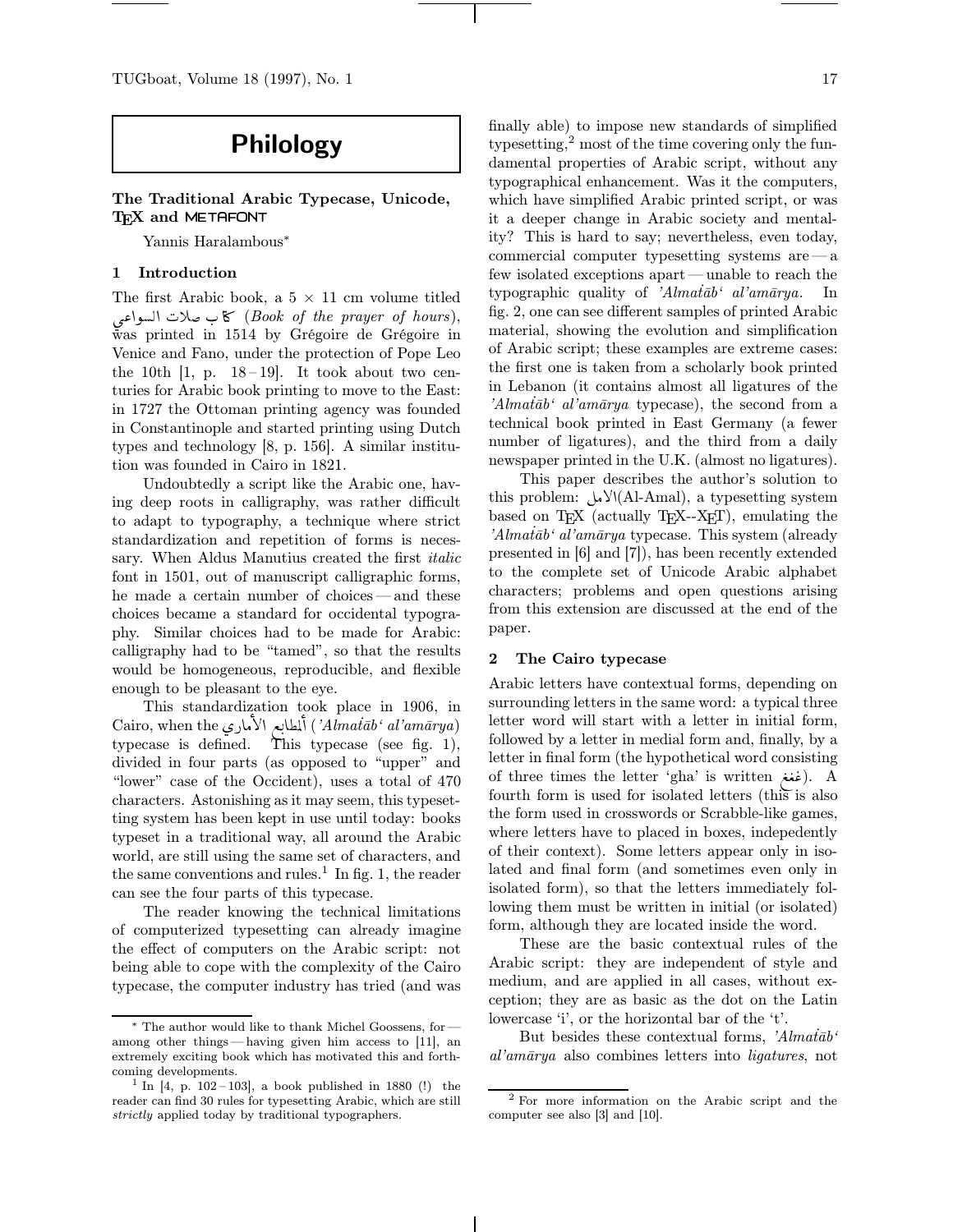| ٺ<br>ش<br>ت<br>ءُ<br>$\cdot$ $\sim$<br>ت<br>م<br>ٺ .<br>ä.<br>ص<br>$\bullet$<br>₽<br>₫<br>$\mathbf{r}$<br>$\cdot$<br>T<br>ف إيف إ<br>ق<br>ق<br>لمث<br>ċ.<br>$\overline{c}$<br>$\boldsymbol{\nu}$<br>Ŀ<br>直<br>ظ<br>غا.<br>ان ئ<br>ی<br>طا<br>Ŀ<br>۰<br>Ÿ<br>ىل<br>$\mathbf{z}$<br>عیات<br>$-6.6$<br>€<br>$\mathbf{r}$<br>$\mathbf{r}$<br>ż.<br>له بابه بدن<br>ىن<br>÷.<br>J.<br>ا ی | أن أرار كأكا إهراقي هج فح كح كابم كلمكلم تلكله<br>치친<br>i,<br>لمق<br>حو<br>$\lambda$<br>A,<br>کل کملی ا<br>궻<br>ĸ<br>ዾ<br>к<br>∡<br>72<br>ᅐ<br>$\kappa$<br>≫ে ≫ে<br>كل<br>ا که<br>K.<br>٣<br>ż<br>Ş<br>٣<br>5<br>الث<br>$\mathbf x$<br>ż<br>كك كك<br>Ж<br>5<br>S<br>Ä<br>к<br>⋋<br>k<br>4<br>K<br>۲<br>z<br>$\epsilon$<br>ડ<br>S.<br>الاولان عا<br>٩<br>۷<br>۰<br>$\mathbf{z}$ , $\mathbf{r}$ |
|-------------------------------------------------------------------------------------------------------------------------------------------------------------------------------------------------------------------------------------------------------------------------------------------------------------------------------------------------------------------------------------|-----------------------------------------------------------------------------------------------------------------------------------------------------------------------------------------------------------------------------------------------------------------------------------------------------------------------------------------------------------------------------------------------|
| X.<br>$_{\rm{H}}$ M $_{\rm{H}}$<br>و<br>و<br>÷.<br>ر از<br>$\mathbf{J}$ . The set<br>$\mathbf{z}$ :<br>j.<br>÷.<br>Ġ.<br>ΑÎ<br>ż<br>۰<br>$\tilde{\mathbf{r}}$<br>تود<br>÷<br>- 1<br>$\mathbf{r}$ $\mathbf{r}$<br>$\bullet$<br>۳, ما<br>أكوار<br>اسداس<br>$\left( \ \right)$ .<br>٠<br>$\bullet$                                                                                     | ش<br>سم<br>$\cdot$<br>أشمراشم<br>أخنى<br>شن<br>ق<br>صہ<br>سير<br>Ā<br>Ä.<br>≠<br>۶<br>شۇ<br>ېنې<br>ىتى<br>ى<br>خ<br>حى<br>حج<br>$\leq$<br>صح<br>ضخ<br>ى<br>∶ £.<br>۶<br>٤<br>ا ) ، أول) - أول:<br>غ<br>≤<br>≤<br>一条<br>ئے جی مو<br>حج<br>÷<br>÷<br>$\mathbf{r}$<br>إس باوجودي فإفرار<br>$\vert \epsilon \vert t \vert 1 \vert 1 \vert 1$ , $\vert 1 \vert 1$                                  |

Figure 1: The Cairo typecase — cases 1 (left, bottom), 2 (left, top), 3 (right, top) and 4 (right, bottom)

unlike the 'f' + 'i'  $\rightarrow$  'fi' phenomenon in Latin alphabet typesetting. In fig. 3, the reader can compare the same text with and without ligatures. The first case is more-or-less the best one can obtain from a standard commercial Macintosh and Windowsbased Arabic typesetting system. The text of the second figure is typeset in  $\downarrow \downarrow$  (Al-Amal), a typesetting system developped by the author, and based upon the combined use of a Lex/Yacc preprocessor, TEX and METAFONT; it follows the traditional typesetting rules of the 'Almat $\bar{a}b$ ' al'am $\bar{a}rya$  typecase.

#### 3 Typesetting rules for the Cairo typecase

In this section we give a short description of the most important ligatures and variant characters found in the Cairo 'Almat $\bar{a}b$ ' al'am $\bar{a}rya$  typecase, and their use. This set of rules is described in  $[4, p. 102 - 103]$ and has been confirmed by careful examination of various printed texts of different origin. In fig. 3 the reader can compare the same text (actually the text of the first example of fig. 2) typeset via the Al-Amal system, with and without 'Almat $\bar{a}b'$ '  $al'am\bar{a}rya$  ligatures.

In the following we start by giving the mandatory ligatures (those that are part of every font), then we give the second level ligatures (those that are characteristic of the Cairo typecase), and finally we give the variant characters (form changes applied to single characters). By "foo-like", where "foo" is some common Arabic letter, we mean all characters having the same base form as letter "foo" but different dots and other diacritics (for example, the ba-like family is the set of characters ب. ب., ث., ث., ث., ث., الله الله عن الله عن الله عن الله عن etc.).

After each entry of our list we give the coordinates of the type positions in the Cairo 'Almat $\bar{a}b'$ '  $al'am\bar{a}rya$  typecase (see fig. 1). These coordinates are notated in the following chess-like way: (a) the number of case  $(1-4)$ , (b) the column  $(A-N,$ counting from right to  $left<sup>3</sup>$  with a subscript when the slot is splitted into two parts, the first part being the one on the right), (c) the row,  $(1-8 \text{ counting})$ bottom to top).

## 3.1 Mandatory ligatures

- L1. a lam-like letter followed by an alif-like letter: لأثنين ,جميلا ,V, V, itc. 1E3, 1E4, 1F3, 2A2,  $2A_11$ .
- L2. the second part of the word Allah (God): ألله. 4A8.

## 3.2 Typographical ligatures

- L3. a lam-like letter followed by meem: سلمی , لماح, پلې,  $\downarrow$ , etc. 1B8, 2E4, 2F4, 2G4.
- L4. a ba-like letter followed by a ra-like one: فتر , ثبر, º, etc. 2B1, 2C1, 2D1, 2E1.

<sup>3</sup> Remember, we are reading from right to left!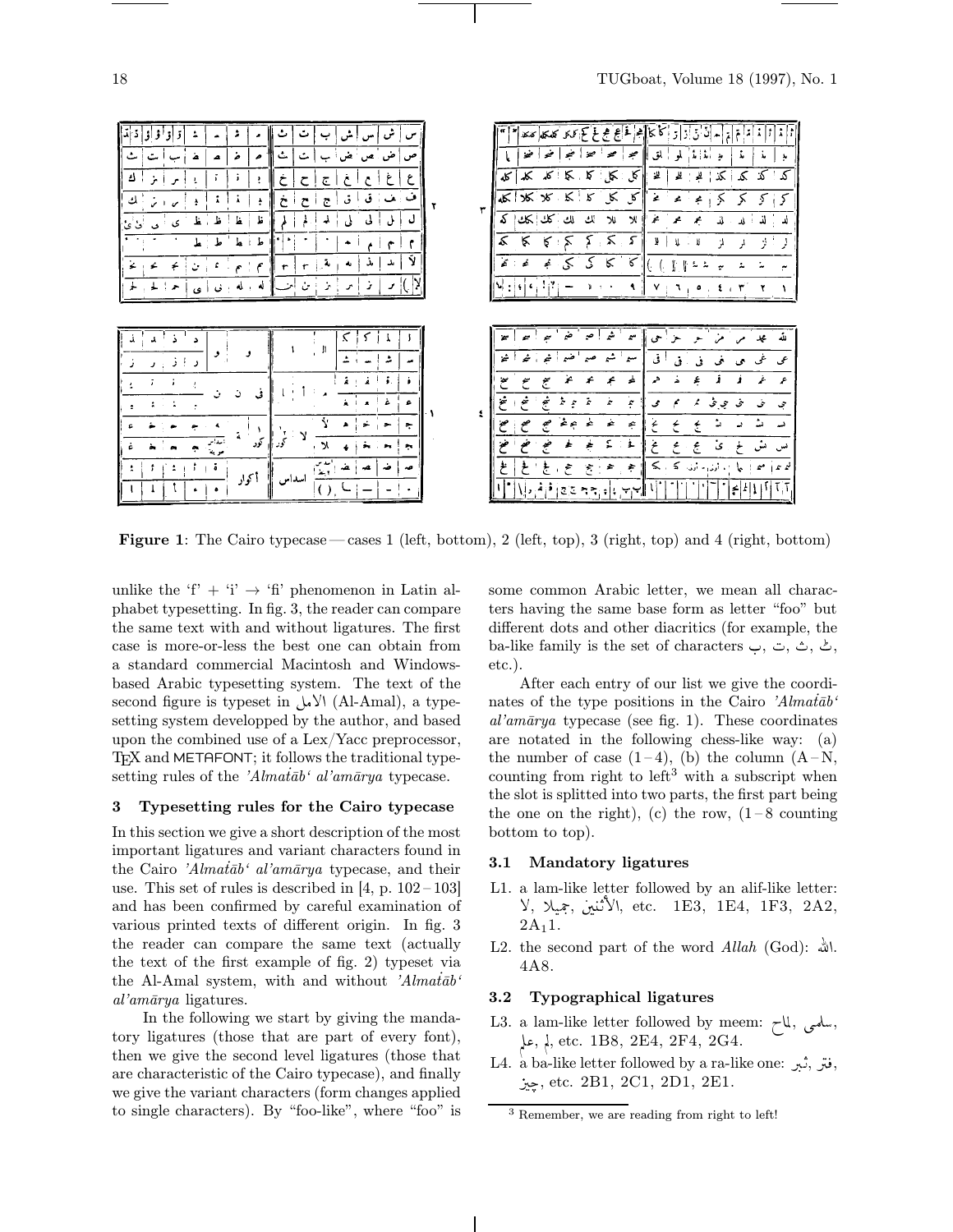منذ ظهور طبعة معجم بروكلمان الثانية في عام ١٩٢٨ ، أصبح لدى دارسي اللغة السريانية اداة عمل متازة ، مقتبسة من النصوص ذاتها وعلى نحو يكاد يكون تاماً في كل ما له صلَّة بالنصوص المنشورة لغاية ذلك التاريخ . فضلاً عن ان صاحب المعجم يعتبر مرجعاً وحجة في جميع الأبواب المختصة بمصدر الكلمات واشتقاقها ، كما ان سعة اطلاعه وحصافته معترف سها في مجالي التحريك وضبط الكتابة (الاملاء).

غير أنه ليس من الميسور للمبتدئين او لتلامذة الاكليريكيات أن يقفوا على كنوز مصنف ضخم، مكتوب باللاتينية ومعتمد على الاشارات الاصطلاحية ومستند احياناً في ترتيبه الابجدي الى مصدر خفي . فهذا ما حدانا على وضع معجم مختصر ، من النوع المدرسي ، آملين ان يجدوا فيه ما هم بحاجة اليه ، مع مراعاة الامانة قدر المستطاع.

ورق معدَّ إعدادًا خاصًا تطبع عليه الصور في غشاء يمكن نقله إلى سطح آخر لم يكّن مستطـاعـا إدخّاله في بِّاكِينِاتِ الْطَبِعِ ، مثل الْخُشْبِ أَوِ الزجاجِ أَوِ الخَزْفَ أو الآلات . لتحضيره ، يغمس ورق ذو سسام في محلول من النشا والزلال والجلسرين ، وتطبع عليه الصور بعد جفافه ، ثم يطبع عـــدة مرات بــالحبر الأبيض غــير الشفاف ، 'ثم يطلى الوجه المطبوع بطبقة من الغراء القابل للذوبان في الماء . وعندما يبل الورق ويلصق على السطح المطلوب النقل اليه ، تنزع الورقة المبللة ويُثبت الطبع على ذلك السّطحُ . وتطبّع الصّور المنقولة<br>إلى الأوان<sub>ى</sub> الحزفية بأحبار معدنية ، ثم تدخل في الْأَفْرَانْ لَكِي تصمدٌ بعد ذَلِكَ للغسل بالماء الساخنْ .

حــلايب مـع الـتــوتر الآخــر الذي تثــيــره اتهنامنات منصبير للسنبوبان بدعم الجماعات المتطرفة. وقد ذكرت الدوائر الرسمية في القاهرة امس أن سلطات الامن المصـــرية احكمت قبضتها على كافة النافذ الحدودية تحسبا لتسرب عناصر ارهابية او متطرفة من الدول المجاورة بعد ضبط شبكة تضم عناصر سودانية وايرانية واردنية. ومن المتوقع ان تعلن النيابة العامة في مــصـــر خــــلال ايـام تفـــاصـــيل التّحقيقات التي تجريها مع اعضـاء الشبكة البـالـغ عدَّدهم ٦٢ متـهمـا. وقد اعتقلت اجهزة الامن المسرية مسباء امس الاول ٦٤ من اعضاء الجماعات المتطرفة في مدينة قنا بعد صدامهم مع قسموات الأمن بأرمنت يوم الاريعساء

Figure 2: Samples of printed Arabic: Beirut 1963 (top), Leipzig 1981 (left), London 1992 (right).

- L5. a ba-like letter followed by a final noon-like one: فَتْنَ ,فَلْسَطِينَ ,فْنَنْ), etc. 2F1, 2K2.
- L6. a lam-like letter followed by a ha-like one: 2H1, 2I1.
- L7. a ba-like letter followed by a ya-like one: ,... فواتي ,سكنى, etc. 2J1, 2K1.
- L8. a gim-like letter followed by meem: ج $\tau$ , etc. 2L1.
- L9. a lam-like letter followed by a gim-like, and eventually a meem: لِحْمَة , $\downarrow$ ,  $\downarrow$ , etc. 2M1, 2N1.
- L10. a ba-like letter followed by a ha-like: تہلل ,بہی يىهلو ي $,$  etc.  $2F2, 2G2$ .
- L11. a ba-like letter followed by meem: منهر ,ڤمل , فائمتم ,قا , فيم , مقيم, مقيم, etc.  $2\text{H2},\ 2\text{I2},\ 2\text{J2}.$
- L12. a ba-like letter followed by a gim-like one, and eventually a meem: بحاثة, بحيه , ثخن, تخت, بحاثة, etc. 2L2, 2M2, 2N2.
- L13. a lam-like letter followed by a ya-like one:  $\downarrow$ , etc. 2C4, 2D4.
- L14. a kaf-like letter followed by an alif-like, or a lam-like, or a final kaf-like: كاي, ,كانب, ۰. etc. Such a two-letter ligature can be extended to a three-letter or even four-letter ligature, by adding a ya-like letter, or a ha-like letter, or lam-like letter, or lam-alif-like ligature, etc.: كاما , كالها , etc. 3H2, 3I2, 3L4, 3M4, 3H5,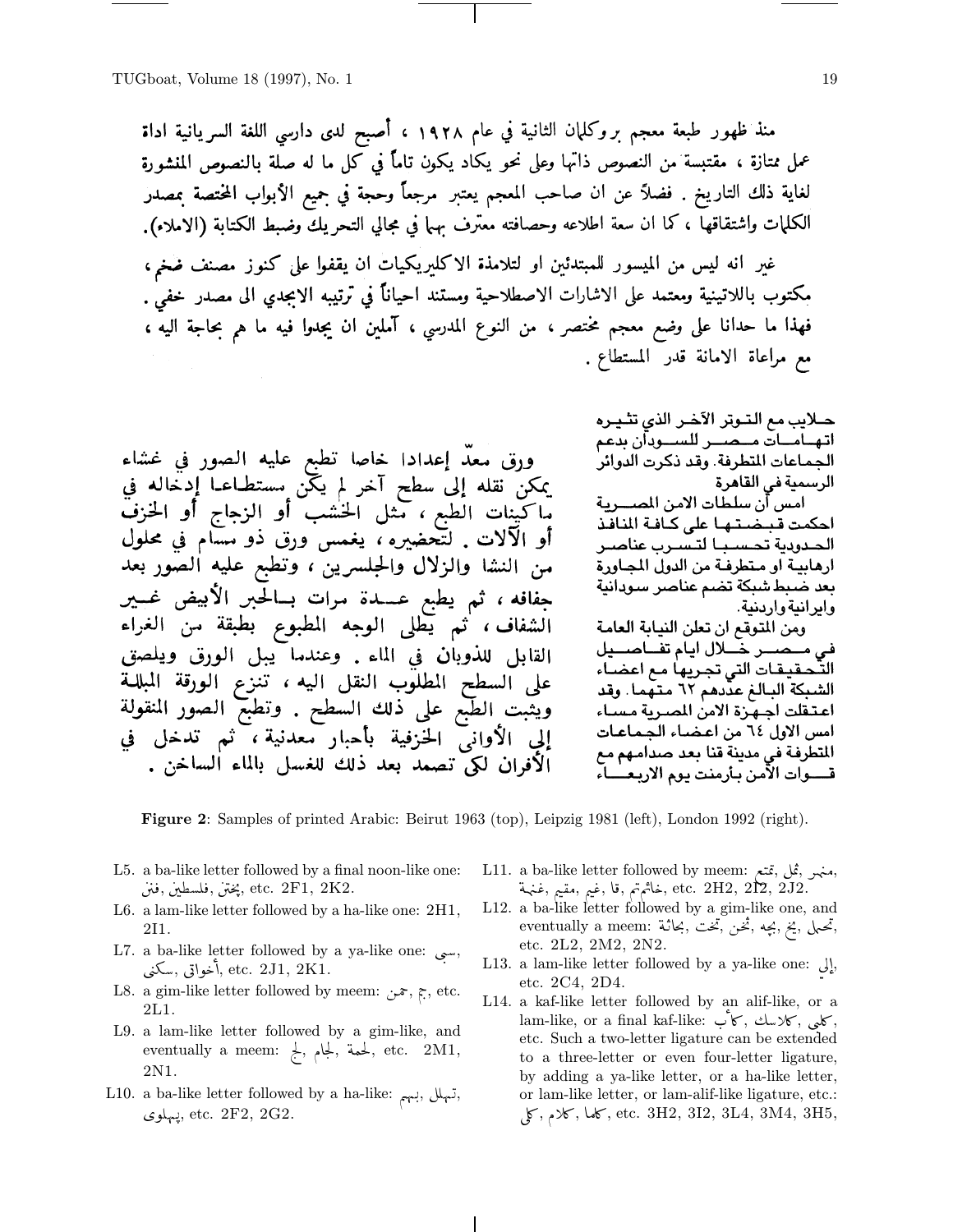منذ طمهور طبعة معجم بـر وكلمان الثانية في عام ١٩٢٨ء أصبح لدى دارسي اللغة السريانية اداة عمل ممتازته مقتبسة من النصوص ذاتـهـا وعـلى نحو يـكا د يـكـون تـامـاً فى كل ما له صلة بالنصوص المنشورة لغايـة ذلك التاريخ. فضلاً عن ان صاحبّ المعجم يعتـبر مرجعـاً وحجـة فى حجيع الأبواب المحتصـة بمصـدر الكلمـات واشتقاقمهـاء كبجا ان سعــة اطلاعــة وحصاٰفتــه معــترف بـمهــها فى مجالى التحريـك وضبـط الكتا بــة (الاملاء). غير انـه ليـس من الميسـور للمبتدئيـن او لتلامـذة الا كلير يكيـات انِ يـقفـوا على كنـوز مصنف ضخمء مكتـوب باللاتينيـة ومعـتمـد على الاشارات الاصطلا حيـة ومستنـد احيانـاً فى تـرتيبـهّ الابجدي الى مصـدْر خنى. فمهذا ما حدانـا على وضعّ معجم محتصرء من النـوع المدرسىء آملين ان يجّدوا فيـه ما ﴿ بحاجة ليـهـ<br>مع مـراعاة الامانـة قدر المستطاع. منـذ طـهـور طبعـة معجـم بـر وكلمـان الثانيـة فـي عام ١٩٢٨ه أصبـح لدى دارسـي اللغـة السريانيـة اداة عمل ممتازةه مقتبسة من النصوص ذاتها وعلى نحو يكاد يكون تاماً فى كل ما له صلة بالنصوص المنشورة لغاية ذلك التاريخ. فضلاً عن ان صاحب المعجم يعتبر مرجعاً وحجة في جميع الأبواب المختصـة بـمصـدر الكلمـات واشتقاقمـله كمـا ان سعـة اطلاٰعـة وحصافتـه معتــرف بـهمـا فـي مجالــي التحريك وضط الكتابة (الاملاء). غير انه ليس من الميسور للمبتدئين او لتلامذة الا كلير يكيات ان يقفوا على كنوز مصنف ضخمء مكتـوب باللاتينيـة ومعتمـد علـى الاشارات الاصطلا حيـة ومستنـد احيانـاً فـى تـرتيبـه الابجـدي الـىٰ مصدر خفي. فمهذا ما حدانـا على وضع معجم مختصرء من النـوع المدرسـيء امليـن ان يجدوا فيـه ما هم بحاجة لَّيْهِ مع مراعاة الامانة قدر المستطاع.

**Figure 3:** Samples of text typeset with Al-Amal, with (top) and without (bottom) Cairo typecase ligatures

3I5, 3J5, 3K5, 3L5, 3M5, 3N5, 3L6, 3M6, 3N6, 3K8, 3M8.

- L15. a ba-like letter, followed by a meem and a gimlike letter:  $3L2$ ,  $3M2$ ,  $3N2$ .
- L16. a lam-like letter followed by a lam-like letter and eventually by a meem or a gim-like letter: 3E3, 3F3, 3G3, 3E6, 3F6, 3G6.
- L17. a kaf-like letter followed by a meem and eventually other letters: كَبْلُ , كَبْلُ , كَبْلُ , كَبْلُ , etc. 3H3, 3I3, 3J3, 3K3, 3L3, 3M3, 3H6, 3I6, 3J6, 3K6, 3L6, 3M6.
- L18. a meem followed by a gim-like letter and eventually a meem: ہےلی بخ, نجد, etc. 3E4, 3F4,  $3G4, 3E5, 3F5, 3G5.$
- L19. a sad-like, ha-like, fa-like or kaf-like letter followed by a gim-like one: فَحْرٍ , فِيلٍ , ضَجْ , صَحْفٍ<br>etc. 3H7, 3J7, 3J7, 3K7, 3L7, 3M7, 3H8, 3I8, 3J8, 4I3.
- L20. a ba-like, or lam-like, followed by meem, or a meem followed by a ba-like, followed by meem,

or a lam-like followed by two meems:  $4C_11$ , 4A2, 4B2.

- L21. a sin-like, or sad-like, or fa-like, or ayn-like, or gim-like, followed by a gim-like and eventually by a meem: بمجمل , جُملان ,حجج , جُفل , by a meem: etc. TABLE 4, COLUMNS L–, فحمى ,غجر ,عج  $\overline{N}$ , ROWS 2-8 AND COLUMNS H-K, ROWS 2-4.
- L22. a lam-like letter or lam-meem-like ligature, followed by a gim-like letter, and eventually a meem: لِحْمَةِ , لَمِعَ , لَمِعْ , لَمِعْ , etc.  $4C3, 4H6$ .
- L23. the name "Mohammad" محمد 4B8.

#### Variant forms  $3.3$

- V1. an initial ba-like letter in front of a sin-like, sad-like, ayin-like, waw-like or ha-like one grows higher: يونان ,نىهنة , ثورة ,تعليق ,بسمة .higher بيونان , فرة , 216, 2J6, 2K6, 3A<sub>1</sub>8, 3B<sub>1</sub>8.
- V2. a medial ba-like letter between two ba-like letters, or in front of a sin-like letter grows higher: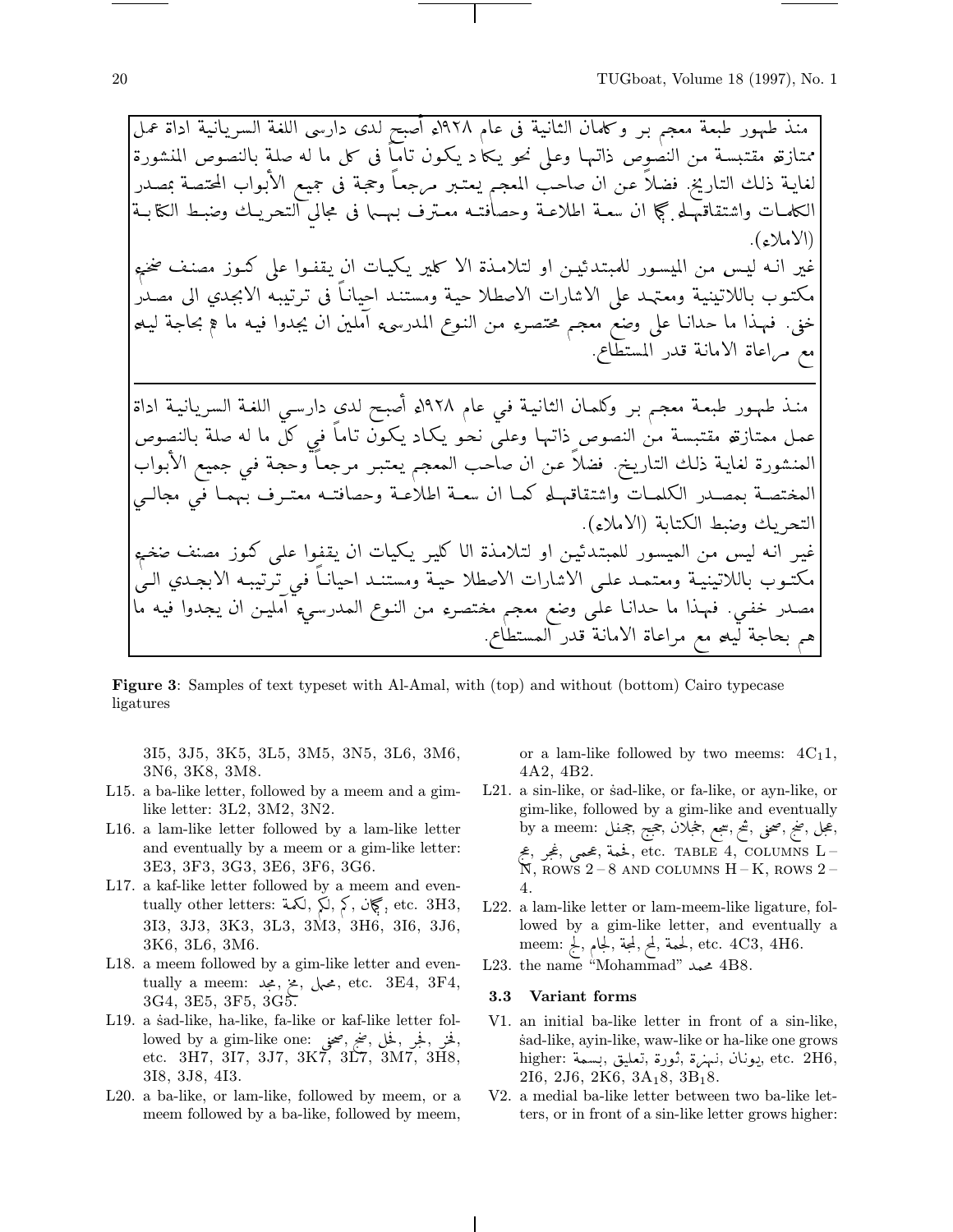, etc. 2H5 , متيسر ,تقييش ,تستيت ,بويس ,ثبت ,تتبع , 2I5, 2J5, 2K5, 3A28, 3B28, 3A7, 3B7, 3C7, 3D7, 3E7.

- V3. an initial or medial gim-like letter in front of an alif-like or lam-like letter takes a rounder closed form: چاي ,حاجت, جليل, etc. 1K3, 1K4, 1L3, 1L4, 1M3, 1M4.
- V4. an initial meem in front of a ra-like letter, a ha-like letter or a ya-like letter gets smaller and non-hollow: آمی , میهل, etc. 4C8, 4D8.
- V5. a ra-like letter following a gim-like, ta-like, aynlike, fa-like, kaf-like, ha-like letter or a meem, takes a more calligraphic form: خرفی, etc. وهيرع ,گربه ,گريم ,قنرمة ,غزل ,عيربي ,ظرف 2L5, 2M5.

# 4 Porting the Cairo case to Unicode

The first plane of ISO 10646-1, also known as Unicode, provides characters for the following languages: Arabic (modern and classical), Farsi, Urdu, Pashto, Sindhi, Ottoman Turkish, Baluchi, Kashmiri, Kazakh, Lahnda, Dargwa, Uighur, Turkic, Berber, Hausa, Malay, Adighe, Ingush, Kirghiz  $[12].<sup>4</sup>$ 

Similarly to European languages which have diacritized letters of the Latin alphabet to adapt them to their phonetic needs, the languages stated in the previous paragraph have added diacritics to the letters of the basic Arabic alphabet. There is a slight difference though: historically, Arabic alphabet was first written without  $\dots$ ;<sup>5</sup> so in a sense, dots are already "diacritics". It is only natural that these languages have first tried to use new combinations of dots and letter forms: almost every combination of basic form and sets of one, two, three, or even four dots, over or under the word has been used to obtain new characters.

The author has expanded the  $\mathcal{Y}^{\mathcal{N}}$  system to cover all these characters derived from the basic Arabic script; in fig. 4 the reader can see an example of Sindhi text (kindly provided to the author by

Prof. Aqha, Univ. of Illinois) typeset in Al-Amal. In most of the cases, the extension to Unicode has been a straightforward task. Nevertheless, in some cases the fact of applying a ligature or even just a contextual form similar to those of the basic Arabic alphabet brought up ambiguities. These will be discussed below.

# 4.1 Cases where contextuality leads to confusion between characters

1. Letters fa and qaf. In basic Arabic, letters fa ق and its artificial derivative va (ث ه have different forms: the former is longer and flatter, while the latter is rounder and deeper. This difference is visible only in the isolated and final forms: compare ف ففف and gis compare. ق ققق these letters differ mainly in the number of dots (one for fa, two for qaf, three for va), the shape difference is of minor importance, and in some modern Arabic typefaces it is totally ignored.

The problems arise with Unicode characters 06A7 (arabic letter qaf with dot above) and 06A8 (arabic letter qaf with three DOTS ABOVE), which use the basic shape of letter qaf, and have the same number of dots as fa and va. These characters are used in Maghribi Arabic. In initial and medial forms, as well as in ligatures involving these forms, they are indistinguishable from the basic Arabic letters fa and va.

2. Letters ta, noon and ya. In basic Arabic, letters ta ت and noon *i* have different forms: the former is longer and flatter and the latter is rounder and deeper. Once again, the difference can only be seen in isolated and initial forms: compare  $\ddot{\omega}$  and  $\ddot{\omega}$ . Since these letters differ mainly in the number of dots (one above for noon, two above for ta, etc.) the shape difference is of minor importance.

Unicode characters O6BB (ARABIC LETTER rnoon), 06BD (arabic letter noon with three dots above) use the letter form of the Arabic noon and the dots of the Urdu letter tteh and the Arabic letter tha. These letters are used in Sindhi and Malay. Their initial and medial forms, as well as all ligatures involving initial and medial forms are indistinguishable from the Urdu and Arabic counterparts.

The situation is even more complicated since the Arabic letter ya  $\zeta$  shares the same initial and medial forms as ba, noon and friends: ± ®î² . Nevertheless, the isolated and final forms of this letter are significantly different from

<sup>4</sup> This set of characters is quite complete; nevertheless, the author encountered characters not provided in Unicode, in four cases: for typesetting the Qur'an, a ba-like letter without dot is needed  $[2, p. 102-103]$  (one new character), for typesetting old manuscripts, all characters are needed without dots (2 new characters, in ba-like and qaf-like forms), Salem Chaker's proposal for the transcription of Berber into Arabic script [5] (one new character), and Ahmed Lakhdar's proposal for the writing of African languages [9] (7 new characters and 6 new diacritics).

 $^5$  Take for example letters  $\leftrightarrow$  ('b'),  $\div$  ('t'),  $\div$  ('th' like in 'thought'); they differ only by the number and position of dots. Originally, these letters were all written without dots, and the reader had to guess their pronounciation from the context(!).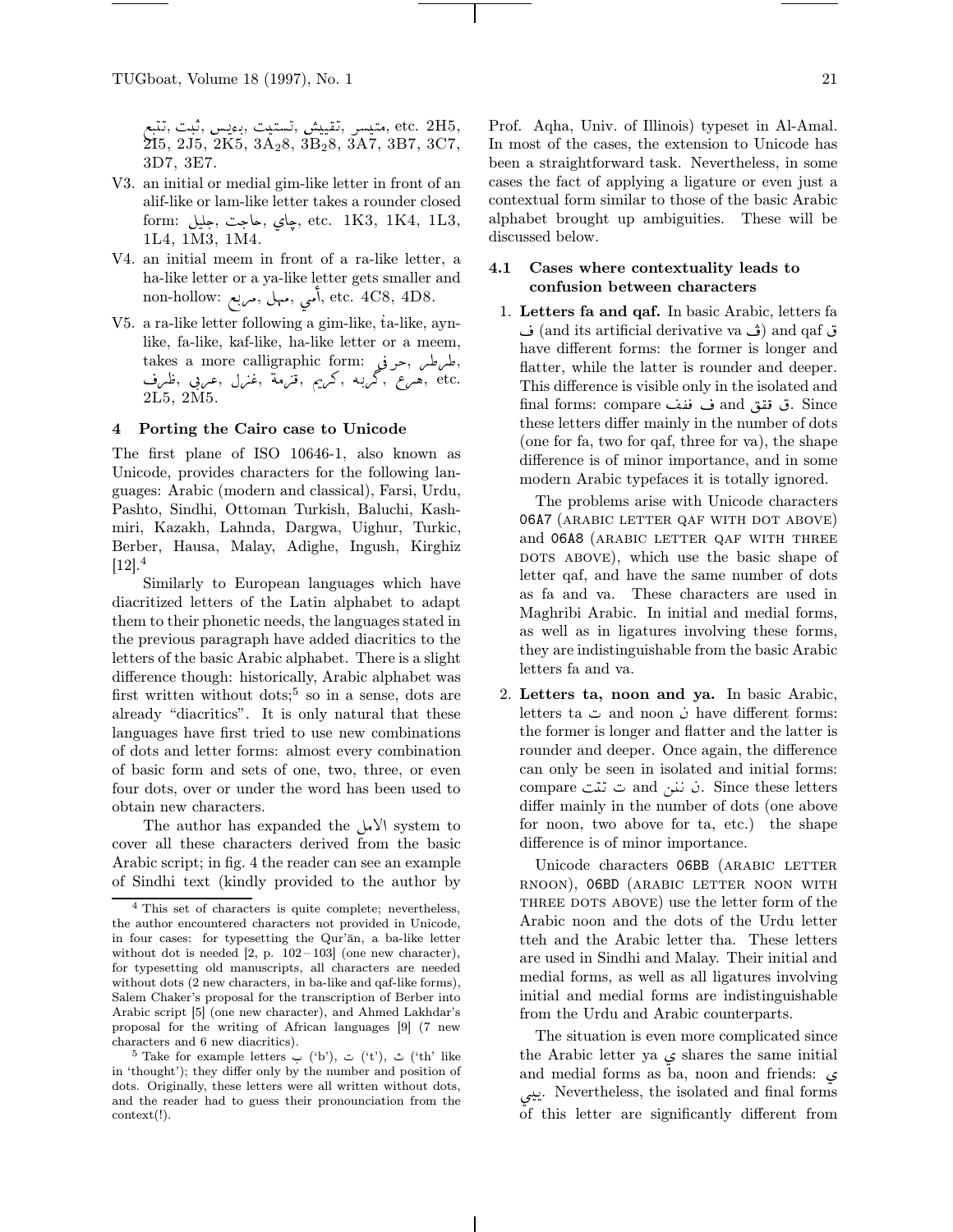ر ڏو گا لھيون ڪندي ۽ نعرن ھڻندي اسان جي قوم حاليھ سال سڙاڻون ۽ عداب بو نيا آھن ۽ انھن نعرن اسان جي قوم لاءِ وڌيڪ سڙاڻون ۽ عداب نازل ڪيا آهن. حيڪڏهن اسان ۾ اڄ قوم جي ¨² ² ·yd r± } ² d©d w ² ² A¤ <sup>L</sup> m ² {¨AA¤ ¨² ² ¢yd·yd ءِ ماڻهو آسان ذانهن واحهاڻي رهيا آهن. تير اسان ئي آهيون حڪي ڪچھ نير ڪچھ ڪنداسون. ب اسان کا ڈسٹو آھي تہ دنيا جي اندر جا ٿي رھيو آھي ۽ اسان جو دشمن ڪيٽن حالتن کا پُنمنجن مفادن ۾ ڪتب آڻڻ جي ڪوشش ڪري رهيو آهيء انھيءَ جي لاءِ ضروري آهي اسان پاڻ ۾ ڏاهپ پيڏا ڪريون ۽ پاڻ ۾ ڄاڻ جو هڪ وسيع خزانو پيدا ڪريون. ء اسان موجودہ صورت حال کا سمجھیڑ لاءِ روز مرہ جن میدیا ۽ دنیا جن اندر تبندڙ ڪارواڻين تبي گھري نظر رکون تہ دشمن ۽ جارحيت پسند قوتون ۽ اسان تبي قابض قوتون دنيا جي اندر تيندڙ تيديلين کا سندن جق ۾ اي سندن مفادن جي جق ۾ءِ سند تي ڄارچيت قائير رکا جي جق هءِ سند کا مستقل قبضي ۾ ڪرڻ جي جق ۾ ڪيٽن ڪتب اٿي رهيون آهن.

Figure 4: Sindhi text typeset in Al-Amal

those of the ba and noon letter shapes. Once again, in basic Arabic the number and position of dots is sufficient for determining the letter (ya carries two horizontaly aligned dots below).

Unicode character 067B (ARABIC LETTER beeh) has the form of ba and carries two vertically aligned dots below; this is also the case of 06D0 (ARABIC LETTER E) which carries the same set of dots, but has the form of an Arabic ya. Furthermore, 06D1 (ARABIC LETTER YEH WITH THREE DOTS BELOW) carries three dots below, exactly as does Arabic letter tha: the former has the letter form of a ya, while the latter the one of a ba.

3. Arabic and Sindhi letters kaf. In Arabic, the letter kaf is written with an oblique ascender stroke in initial and medial form, and with a hamza-like diacritic in final and isolated form. Sindhi uses a kaf-like letter 06A9 (ARABIC LET-TER KEHEH) which has oblique ascender strokes in all forms and no hamza-like diacritic. This letter is indistinguishable from the Arabic kaf, in initial and medial forms, as well as in all ligatures involving these forms.

#### 4.2 Cases where ligatures obstruct proper diacritization of characters

1. The Pashto ring (as in  $\ddot{\varphi}$ ) is incompatible with the ba-like + gim-like ligature (for example  $\angle$ ) and the initial/isolated ba-like  $+$  meem ligature (for example  $\zeta$ ). Either the ring must be designed like "a drop that hangs" — a dubious esthetic result— or the ligature must be broken.

The author has tried to design a ligature of isolated form  $\alpha$ , but the result is not entirely satisfying.

- 2. The Uighur character  $\uparrow$  0675 (ARABIC LETTER high hamza alef) can hardly take part in a lam-alef-like ligature: the hamza would be too far to the right.<sup>6</sup>
- 3. The fact that 'Almat $\bar{a}b^{\prime}$  al'am $\bar{a}rya$  ligatures have been designed without taking into account Indic characters, makes many ligatures with non-standard dots ambiguous: is  $\ddot{\xi}$  the combination of ي and  $\sim$  (06A5 ARABIC LETTER FEH WITH THREE DOTS BELOW and the standard Arabic hah) or of  $\rightarrow$  and  $\frac{1}{\sqrt{2}}$  (06A1 ARABIC LET-TER DOTLESS FEH and 0686 ARABIC LETTER TCHEH)? Theoretically, one can distinguish them by slightly moving the dots to the right in the former case  $(\xi, \text{vs. } \xi)$ ; but still the two forms are very close graphically, and it may be difficult to the reader to distinguish them at first sight.

#### 5 Technical details

#### 5.1 Preprocessing

The extended Al-Amal system consists of four modules, as shown in fig. 5:

- 1. re-encoding into the (extended) Unicode encoding;
- 2. standard contextual analysis and processing of the mandatory ligatures;

 $6$  Not to mention the fact that in the Qur'an one finds a lam-alef ligature with a central hamza, not included in Unicode.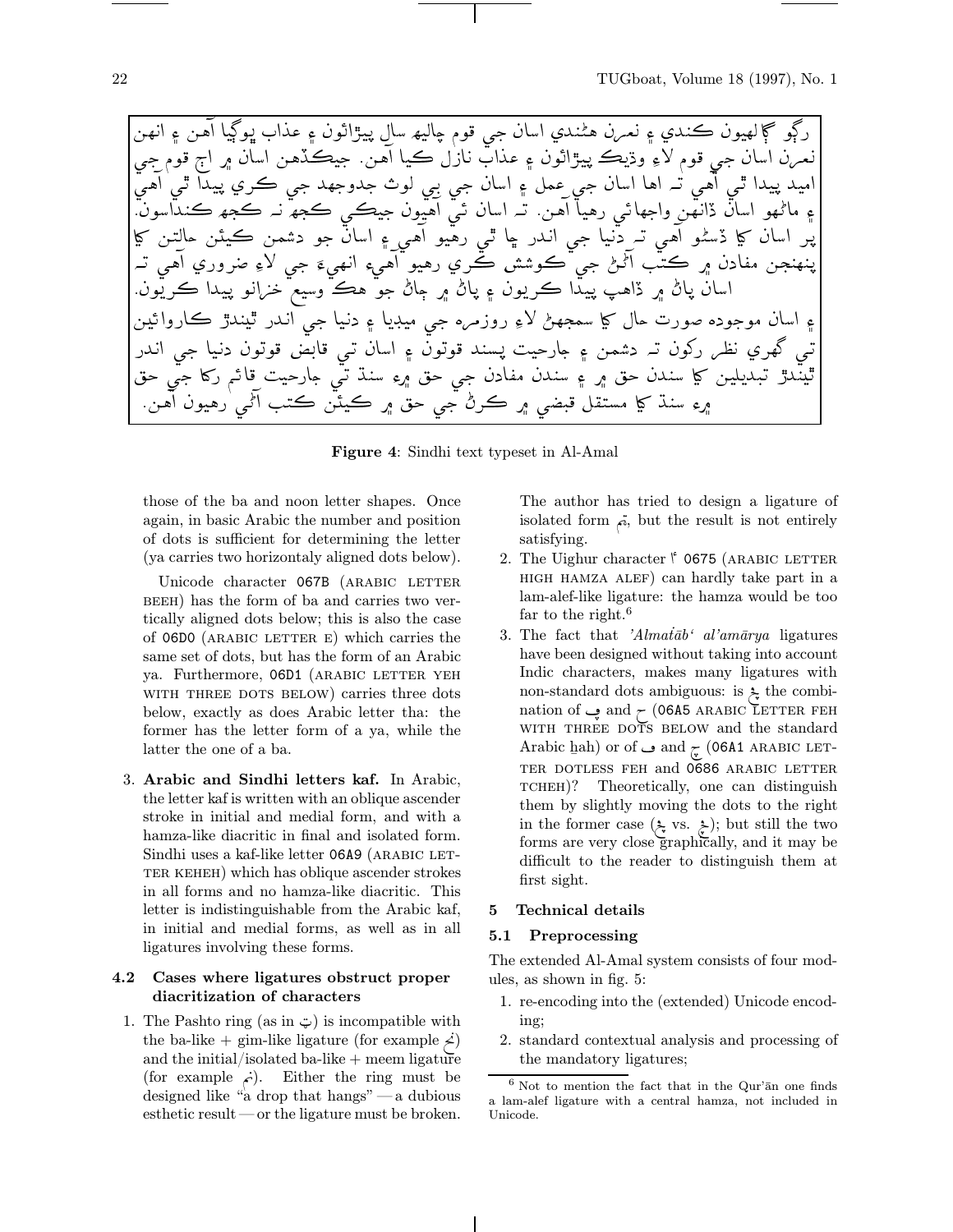TUGboat, Volume 18 (1997), No. 1 23



Figure 5: The Al-Amal internal structure

- 3. Cairo typecase ligatures processing (optional); and
- 4. output preparation (conversion into TEX code).

The first three modules are independent of TEX. To avoid ligatures one simply removes module 3 from the processing chain. Preprocessors have been written in C, using Flex and Bison tools: writing a grammar for Arabic ligatures avoids tedious pattern matching.

#### 5.2 The fonts

The Al-Amal have been designed in the METAFONT language, to benefit from the maximum possibilities of optical scaling. Many ligatures have been split in several parts and are re-combined by T<sub>E</sub>X (this is essentially the task of the preprocessor module). One can consider these fonts as glyph containers, providing glyphs which TEX combines into characters and ligatures. This approach has allowed minimization of storage space and time needed for design the font. The author was able to produce all possible Cairo typecase ligatures on the Unicode Arabic character set, using only six 8-bit (partially filled) font tables,  $\alpha$ consisting of less than 1500 glyphs. See tables  $1-6$ .

#### References

- [1] Josée Balagna, L'imprimerie arabe en occident, Maisonneuve & Larose, Paris 1984.
- [2] Syed Barakat Ahmad, Introduction to Qur'anic Script, Curzon Press, London, 1985.
- [3] Joseph D. Becker, Arabic Word Processing, Communications of the ACM, 30 (7), 1987.
- [4] Claus Faulmann, Das Buch der Schrift, enthaltend die Schriftzeichen und Alphabete aller Zeiten und aller Völker des Erdkreises, Vienna, 1880 (reprint by Franz Greno, Nördlingen, 1985).
- [5] Yannis Haralambous, Un système TEX berbère, Études et documents berbères, 11 43 – 54, 1991.
- [6] Yannis Haralambous, Towards the revival of traditional Arabic typography... through TEX, Proceedings of the EuroTEX92 conference, Prague, 1992
- [7] Yannis Haralambous, Typesetting the Holy  $Qur'\bar{a}n$  with TEX, Proceedings of the 2nd International Conference on Multilingual Computing (Latin and Arabic script), Durham, 1992.
- [8] Klaus Lagally,  $ArabT_{E}X-Ty$  pesetting Arabic with Vowels and Ligatures, Proceedings of the EuroTEX92 conference, Prague, 1992
- [9] Ahmed Lakhdar-Ghazal, Caractères arabes diacritiques selon l'ASV-CODAR (pour imprimer les langues arabes), Institut d'Études et de Recherches pour l'Arabisation, Rabat, 1993.
- [10] Pierre MacKay, Typesetting problem scripts, BYTE 11, 2 1986, 201 – 218.
- [11] Roland Meynet, L'écriture arabe en question, Dar el-Maghreb Éditeurs, Beyrouth, 1971.
- [12] The Unicode Consortium, The Unicode Standard, Version 1.0, Vol. 1, Addison-Wesley, 1991.

◇ Yannis Haralambous<sup>8</sup> Atelier Fluxus Virus, 187, rue Nationale, F-59 800 Lille, France yannis@pobox.com URL: http://pobox.com/~yannis

<sup>&</sup>lt;sup>7</sup> In a forthcoming implementation of Al-Amal to  $\Omega$ , these fonts will be merged into one 16-bit (virtual) font, and contextual analysis, as well as Cairo typecase ligatures, will be handled by  $\Omega$  Translation Processes.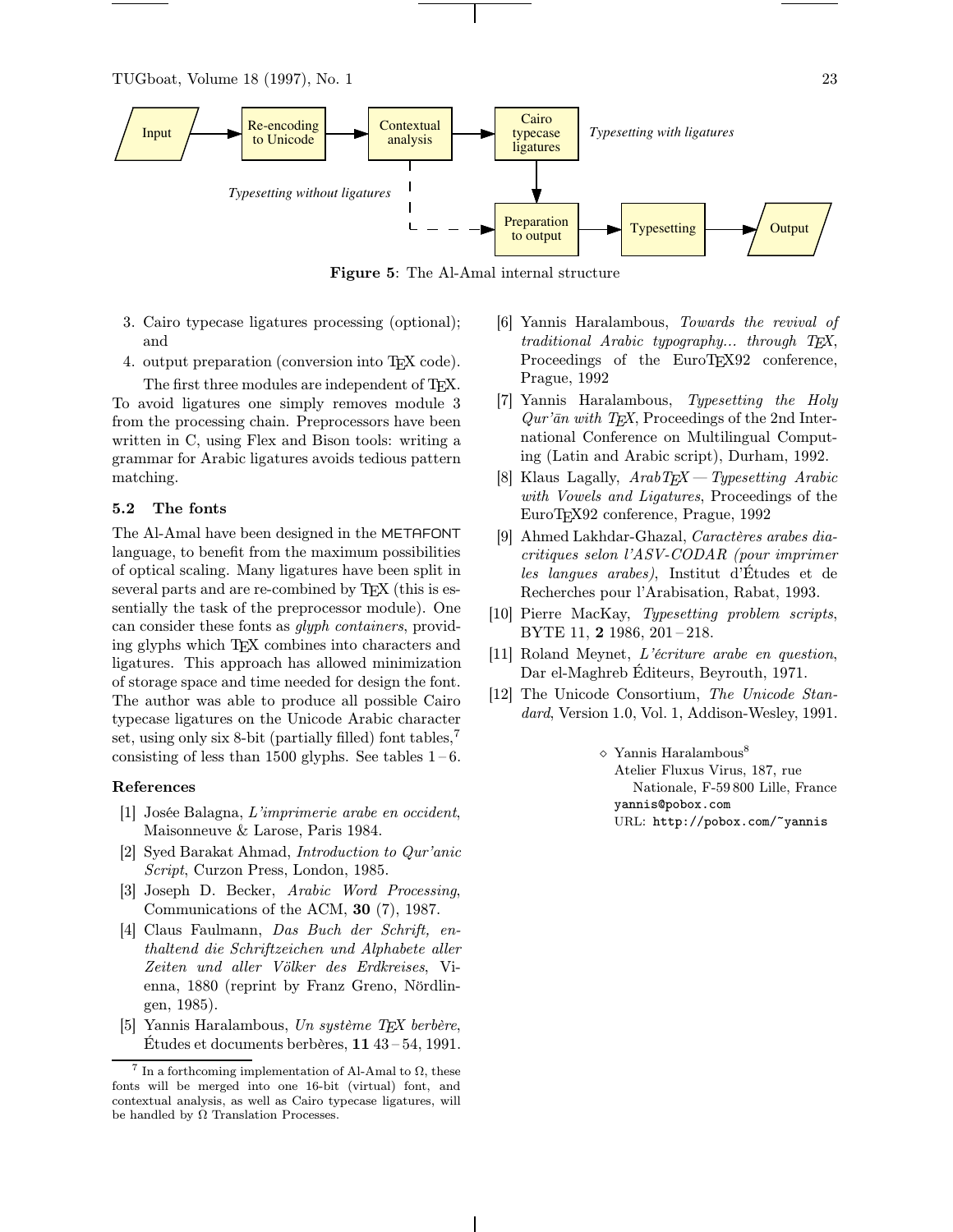TUGboat, Volume 18 (1997), No. 1

 $\frac{1}{\sqrt{2\pi}}\left( \frac{1}{\sqrt{2\pi}}\right) \left( \frac{1}{\sqrt{2\pi}}\right) \left( \frac{1}{\sqrt{2\pi}}\right) \left( \frac{1}{\sqrt{2\pi}}\right) \left( \frac{1}{\sqrt{2\pi}}\right) \left( \frac{1}{\sqrt{2\pi}}\right) \left( \frac{1}{\sqrt{2\pi}}\right) \left( \frac{1}{\sqrt{2\pi}}\right) \left( \frac{1}{\sqrt{2\pi}}\right) \left( \frac{1}{\sqrt{2\pi}}\right) \left( \frac{1}{\sqrt{2\pi}}\right) \left( \frac{1}{\sqrt$ 

|                          | $"x0$                           | "x1                             | "x2                                    | "x3                        | "x4                                                 | "x5                         | "x6                                      | "x7                     |
|--------------------------|---------------------------------|---------------------------------|----------------------------------------|----------------------------|-----------------------------------------------------|-----------------------------|------------------------------------------|-------------------------|
| "1x                      | $\widetilde{\mathbb{C}}$        | $\zeta$                         | $\blacktriangleright$                  | $\subset$                  | خ                                                   | $\dot{\succ}$               | $\dot{\boldsymbol{\mathop{>}}\nolimits}$ | خ                       |
|                          | $\mathbf{z}$                    | ذ                               | $\stackrel{\textstyle{.}}{\downarrow}$ | $\overline{\phantom{a}}$   | ز                                                   | $\mathcal{C}^{\mathbf{v}}$  | للعد                                     | س                       |
| "2x                      |                                 |                                 |                                        |                            |                                                     | $\lambda$                   |                                          |                         |
|                          |                                 |                                 |                                        |                            | $\mathfrak{S}$                                      |                             |                                          |                         |
| "3x                      |                                 |                                 | ٢                                      | ٣                          | $\boldsymbol{\xi}$                                  | ٥                           | ٦                                        | $\sqrt{}$               |
|                          | $\lambda$                       | ٩                               | $\ddot{\cdot}$                         | ţ.                         | $\gg$                                               |                             | $\langle\!\langle$                       | $\dot{\mathcal{L}}$     |
| "4x                      |                                 |                                 |                                        | شن<br>گر                   | ضد                                                  |                             |                                          | Â                       |
|                          | ∼                               |                                 |                                        |                            | لله                                                 | ے<br>ملہ                    | $\frac{2}{5}$                            | لحمح                    |
| "5x                      | $\frac{b}{\sqrt{2}}$            | $\hat{\mathcal{Z}}$             | $\lesssim$                             | بمد                        | ط                                                   | $\hat{\mathcal{O}}$         | $\hat{\mathcal{C}}$                      | $\mathring{\mathbb{A}}$ |
|                          | غە                              | صد                              | 上                                      | $\hat{\lambda}$            | ک                                                   | $\mathcal{L}$               | ڨ                                        | ڨ                       |
| "6x                      | ×                               | $\stackrel{\rightarrow}{\chi}$  | $\widetilde{\cdot}$                    |                            | $\lambda$                                           | $\stackrel{c}{\mathcal{A}}$ | غە                                       | $\tilde{\cdot}$         |
|                          | $\mathcal{C}$                   |                                 | ش<br>س                                 | $\tilde{\ddot{\xi}}$       | T                                                   | ≁                           | 2                                        |                         |
| "7x                      | $\boldsymbol{\hat{\mathsf{v}}}$ | ä                               | $\boldsymbol{\mathcal{J}}$             | -                          | $\ddot{\tilde{z}}$                                  | ۇ                           | شم                                       | و                       |
|                          | ۇ                               | $\tilde{a}$                     | $\mathcal{F}$                          |                            | بر                                                  | $\frac{1}{\sqrt{2}}$        | $\overset{\mathtt{c}}{\mathtt{o}}$       |                         |
| "8x                      | ش                               | ۺ                               | ش                                      | ص                          | مہ                                                  | ص                           | عني                                      | ىنە                     |
|                          | عن                              | ط                               | ط                                      | ط                          | نذ                                                  | ظ                           | $\frac{1}{2}$                            | ع                       |
| $"9x$                    | ء                               | $\tilde{\mathcal{C}}$           | $\dot{\mathcal{E}}$                    | غ                          | $\begin{array}{c} \dot{\zeta} \\ \zeta \end{array}$ | ف                           | ۏ                                        | ین                      |
|                          | ق                               | ق                               | ق                                      | $\mathcal{L}$              |                                                     | $\mathcal{L}$               | ل                                        | J                       |
| $"Ax"$                   | J                               | م                               | A                                      | $\epsilon$                 | ن                                                   | $\mathbb{D}$                | خ                                        | ٥                       |
|                          | ه                               | €                               | $\mathbf{A}_\bullet$                   | $\spadesuit$               | و                                                   | $\mathcal{S}$               | یہ                                       |                         |
| $^{\sf n}{\sf B}{\tt x}$ | $\varsigma$                     | ي                               | ي                                      | ڤ                          | ۋ                                                   | ؿ                           | پ                                        | پ                       |
|                          | $\overline{\cdot}$              |                                 |                                        | $\widetilde{\mathfrak{C}}$ | ڗ                                                   | سحمځ                        | $\tilde{\varsigma}$                      | گ                       |
| $"{\rm Cx}$              | اث                              | انبع کرد.                       | シン                                     | ڵڐ                         | ݣ                                                   | ط<br>گ                      | $\frac{b}{c}$                            |                         |
|                          | $\stackrel{\flat}{\mathstrut}$  | $\stackrel{\flat}{\curlywedge}$ | ط<br>گ                                 | ط<br>س                     | $\mathcal{O}$                                       | $\sigma$                    | $\overline{\phantom{a}}$                 | $\mathsf{V}$            |
| $"Dx$                    | $\lambda$                       | $\mathring{\nabla}$             | $\mathring{\mathcal{N}}$               | پ                          | د                                                   |                             |                                          | ڡ                       |
|                          | و                               | A                               | عب                                     | ٯ                          | ق                                                   | ه                           | ڧ                                        | ق                       |
| $"Ex$                    | د                               | ر                               | ڹ                                      | ڙ                          | ژ                                                   | ز                           | $\tilde{\gamma}$                         | پ                       |
|                          | Ł                               | $\pmb{\lambda}$                 | $\stackrel{\blacktriangle}{\cdot}$     | $\ddot{\lambda}$           | $\stackrel{\mathtt{a}}{\downarrow}$                 | نذ                          | $\frac{\lambda}{\alpha}$                 | $\frac{\lambda}{2}$     |
| $"Fx$                    | と                               | $\hat{\cdot}$                   | م                                      | خ                          | $\hat{\ddot{\cdot}}$                                | $\checkmark$                |                                          | من                      |
|                          |                                 |                                 | ŷ                                      | J)                         | $\leftharpoons$                                     | $\leftrightharpoons$        |                                          |                         |
|                          | "x8                             | "x9                             | "xA                                    | "xB                        | "xC                                                 | $\overline{\text{w}}$       | "xE                                      | "xF                     |

 $\overline{\phantom{a}}$ 

Table 1: Table of the amal0-10 font (Basic glyphs).

 $\overline{\phantom{a}}$ 

24

 $\begin{tabular}{l} \multicolumn{2}{c} {\textbf{1}} & \multicolumn{2}{c} {\textbf{1}} & \multicolumn{2}{c} {\textbf{1}} \\ \multicolumn{2}{c} {\textbf{1}} & \multicolumn{2}{c} {\textbf{1}} & \multicolumn{2}{c} {\textbf{1}} \\ \multicolumn{2}{c} {\textbf{1}} & \multicolumn{2}{c} {\textbf{1}} & \multicolumn{2}{c} {\textbf{1}} \\ \multicolumn{2}{c} {\textbf{1}} & \multicolumn{2}{c} {\textbf{1}} & \multicolumn{2}{c} {\textbf{1}} \\ \multicolumn{2}{c} {\textbf{1}} & \multicolumn$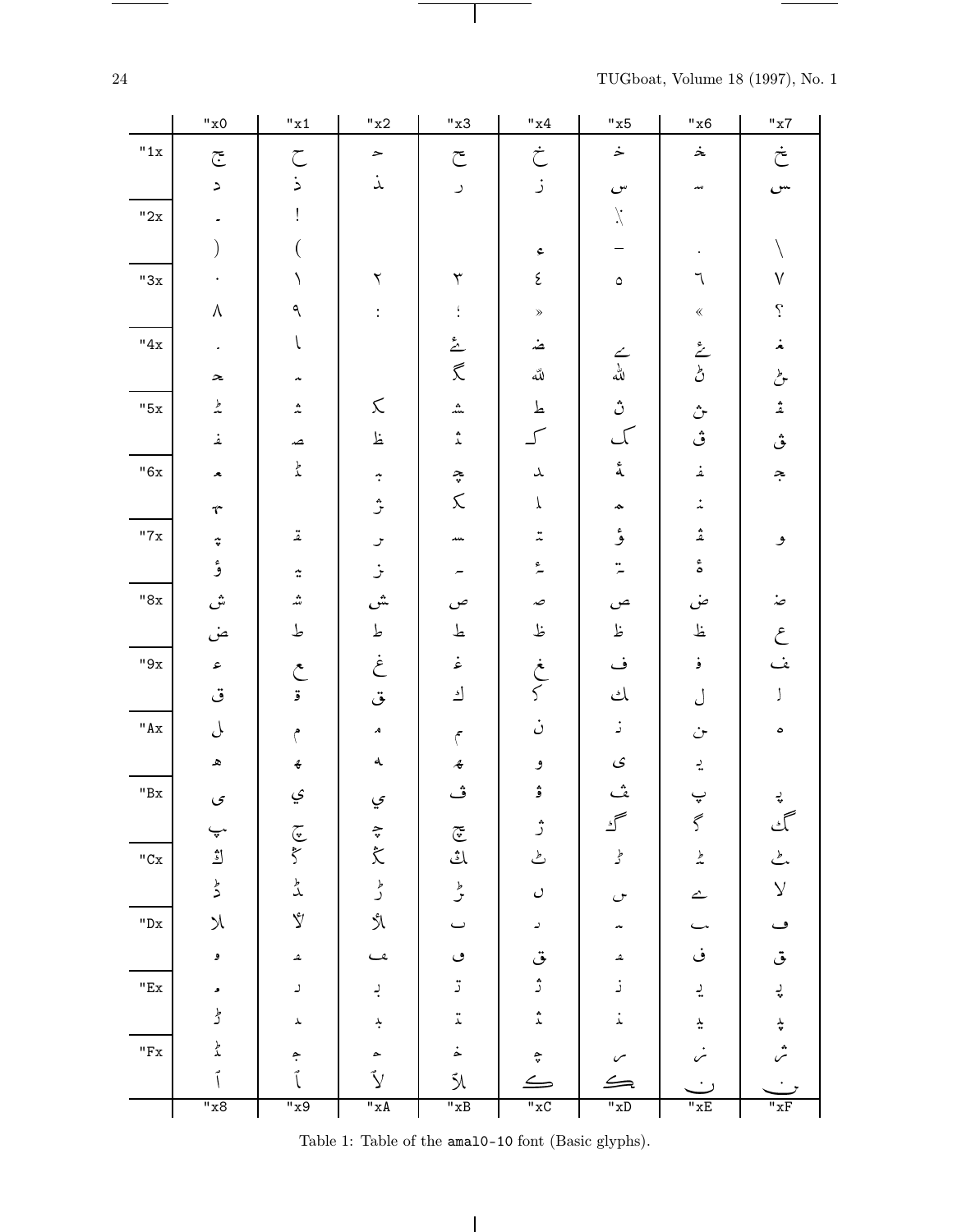TUGboat, Volume 18 (1997), No. 1

 $\frac{1}{\sqrt{2\pi}}\left( \frac{1}{\sqrt{2\pi}}\right) \left( \frac{1}{\sqrt{2\pi}}\right) \left( \frac{1}{\sqrt{2\pi}}\right) \left( \frac{1}{\sqrt{2\pi}}\right) \left( \frac{1}{\sqrt{2\pi}}\right) \left( \frac{1}{\sqrt{2\pi}}\right) \left( \frac{1}{\sqrt{2\pi}}\right) \left( \frac{1}{\sqrt{2\pi}}\right) \left( \frac{1}{\sqrt{2\pi}}\right) \left( \frac{1}{\sqrt{2\pi}}\right) \left( \frac{1}{\sqrt{2\pi}}\right) \left( \frac{1}{\sqrt$ 

|                      | "x0                                           | "x1                   | "x2                                 | "x3                                                  | "x4                              | "x5                                      | "x6                                                           | "x7                                                 |
|----------------------|-----------------------------------------------|-----------------------|-------------------------------------|------------------------------------------------------|----------------------------------|------------------------------------------|---------------------------------------------------------------|-----------------------------------------------------|
| "1x                  | ٿ                                             | $\mathfrak{z}$        | $\overset{\mathfrak{u}}{\thicksim}$ | $\overset{\text{\tiny{H}}}{\smile}$                  | $\frac{1}{n}$                    | $\frac{1}{n}$                            | $\widetilde{\mathfrak{m}}$                                    | $\overbrace{\mathfrak{n}}$                          |
|                      | ځ                                             | ڠ                     | $\stackrel{\circ}{\varkappa}$       | $\stackrel{\scriptscriptstyle \varepsilon}{\subset}$ | $\dot{\tilde{\mathcal{C}}}$      | لخه                                      | لخ                                                            | $\dot{\tilde{\mathcal{C}}}$                         |
| "2x                  | $\overline{\mathbb{C}}$                       | $\tilde{\mathbf{r}}$  | ÷                                   | $\widetilde{\mathbb{G}}$                             | $\widetilde{\mathbb{C}}$         | $\widetilde{\cdot}$                      | $\tilde{\cdot}$                                               | $\widetilde{\mathbb{G}}$                            |
|                      | $\hat{\mathcal{C}}$                           | $\hat{\mathcal{Z}}$   | $\triangle$                         | $\hat{\tilde{\mathcal{C}}}$                          |                                  | $\widetilde{\mathfrak{m}}$               | $\widetilde{\mathfrak{m}}$                                    |                                                     |
| "3x                  | $\mathbf{\hat{c}}$                            | لمج                   | ڊ                                   | $\div$                                               | $\widetilde{F}$                  | بل <sup>ط</sup>                          | $\ddot{\circ}$                                                | $\widetilde{\overline{H}}$<br>$\ddot{\overline{L}}$ |
|                      | ݘ                                             | ݒ                     | ڎ                                   | ثر<br>نذ                                             | $\ddot{\circ}$                   | $\ddot{\lambda}$                         | ڐ                                                             | للہ                                                 |
| "4x                  | ڒ                                             | $\check{\mathcal{F}}$ | ړ                                   |                                                      | ڊ                                | ېر                                       |                                                               |                                                     |
|                      | ڔ                                             | بن                    | ڗ                                   | به ب                                                 | م<br>ا                           | $\mathcal{L}_{\shortparallel}^{\bullet}$ | $\frac{1}{2}$                                                 | $\frac{1}{2}$                                       |
| "5x                  | ښ                                             | ښه                    | ښه                                  | ښ                                                    | ڛ                                | ڛ                                        | $\ddot{\ddot{x}}$                                             | ڛ                                                   |
|                      | ڜ                                             | شہ<br>پہ              | ڛٛ                                  | $\frac{4}{3}$                                        | ڝ                                | $\hat{\mathcal{L}}$                      | ڝ                                                             | ڝ                                                   |
| "6x                  | ڞ<br>ڠ                                        | خە                    | شہ                                  |                                                      | ڴ                                | ڟ                                        | 监                                                             | $\tilde{\mathbb{F}}$                                |
|                      |                                               | ڠ                     | 文                                   | ش<br>څ                                               | ڢ                                | $\ddot{\cdot}$                           | ج.                                                            | ب                                                   |
| "7x                  | ڣ                                             | ؋ؚ                    | ۼ                                   | ۔<br>نیا<br>ک                                        | ڥ                                | و<br>پ                                   | $\frac{a}{r}$                                                 |                                                     |
|                      | ڦ                                             | ۊ                     | $\frac{1}{4}$                       |                                                      | $\leftarrow$                     | $\leq$                                   | $\Rightarrow$                                                 |                                                     |
| "8x                  | $\int^{\sigma}$                               | $\varsigma$           | $\lesssim$                          |                                                      | $\mathbf{i}$                     | $\zeta$                                  | $\overleftarrow{\mathbf{C}}$                                  | ي کا<br>آخا<br>رآ                                   |
|                      | $\frac{1}{\sqrt{2}}$                          | ک<br>پخ               | ミミ                                  | اپ<br>گ                                              | $\int_0^\infty$                  | J                                        | $\widetilde{\mathbb{X}}$                                      |                                                     |
| "9x                  |                                               |                       |                                     |                                                      | $\int\limits_{-\infty}^{\infty}$ | $\tilde{\Sigma}$                         | $\widetilde{\widetilde{\chi}}$                                |                                                     |
|                      | $\tilde{a}$                                   | ؇                     | $\breve{\mathcal{K}}$               | سخ                                                   | $\check{\mathsf{J}}$             | Ĭ                                        | $\check{\lambda}$                                             | آ پر<br>آ س آل<br>را                                |
| "Ax"                 |                                               | j                     | İ                                   | j                                                    | $\hat{\mathcal{J}}$              | ĵ                                        | $\mathring{\mathring{\mathcal{I}}}$                           |                                                     |
|                      | ڹ                                             | ⊰                     | ¢                                   | ىنې                                                  | ه                                | ۿ                                        | ۅ                                                             | ۅ                                                   |
| $^{\sf{H}}\text{Bx}$ | ۆ                                             | ۆ                     | ۉ                                   | $\hat{\mathbf{z}}$                                   | ۊ                                | قر                                       | ۋ                                                             | ڨ                                                   |
|                      | ى                                             | ى                     | ى                                   | ۍ                                                    | ې                                | ې                                        | ۑ                                                             | ۑ                                                   |
| "Cx                  | ڑ                                             | ر<br>:                | $\ddot{J}$                          | ڒ                                                    | ڙ                                | $\frac{1}{n}$                            | $\stackrel{\scriptscriptstyle 3}{\scriptscriptstyle \lambda}$ | $\underset{\scriptscriptstyle{i}}{\star}$           |
|                      | $\ddot{\dot{}}$                               | $\tilde{\lambda}$     | $\ddot{\tilde{\lambda}}$            | $\frac{\lambda}{n}$                                  | ځ                                | ڂ                                        | $\hat{\cdot}$                                                 | $\hat{\cdot}$                                       |
| $^{\sf II}{\rm Dx}$  | $\stackrel{*}{\bullet}$                       | $\frac{6}{11}$        | $\check{c}$                         | $\varsigma$                                          | $\checkmark$                     | $\mathbf{\check{C}}$                     | $\dot{\mathcal{C}}$                                           | $\ddot{\sim}$                                       |
|                      | $\overset{\text{\tiny{H}}}{\curvearrowright}$ | ۲                     | $\tilde{\lambda}$                   | $\check{\jmath}$                                     | $\check{\star}$                  | ڹ                                        | $\stackrel{\textstyle{.}}{\textstyle \bullet}$                |                                                     |
| "Ex                  | ع.<br>أ                                       | $\int_{0}^{\infty}$   | $\tilde{\mathcal{Y}}$               | گر<br>لا                                             | ٳ                                | یا                                       | $\sum_{i=1}^{n}$                                              | $\tilde{\lambda}$                                   |
|                      | $\int_{0}^{\infty}$                           | ع                     | y                                   | Å                                                    | ء<br>و                           | ئمو                                      | ءِ<br>و                                                       | ءو<br>بلا                                           |
| $^{\sf H}{\rm Fx}$   | عمى                                           | ءِ<br>بد              | $\frac{e}{4}$                       | ء<br>س                                               | م<br>بد                          | ءُ                                       | Ý                                                             |                                                     |
|                      | ý                                             | Й                     | Ý                                   | Ñ                                                    |                                  | $\widetilde{\zeta}$                      | Ķ                                                             |                                                     |
|                      | "x8                                           | "x9                   | $^{\prime\prime}$ xA                | "xB                                                  | "xC                              | $^{\prime\prime}$ xD                     | $^{\prime\prime}$ xE                                          | "xF                                                 |

 $\overline{\phantom{a}}$ 

 $\sim 10^{-10}$ 

Table 2: Table of the  $\texttt{amall1-10}$  font (Ligatures I).

 $\overline{\phantom{a}}$ 

 $\bf 25$ 

 $\sim$ 

 $\qquad \qquad$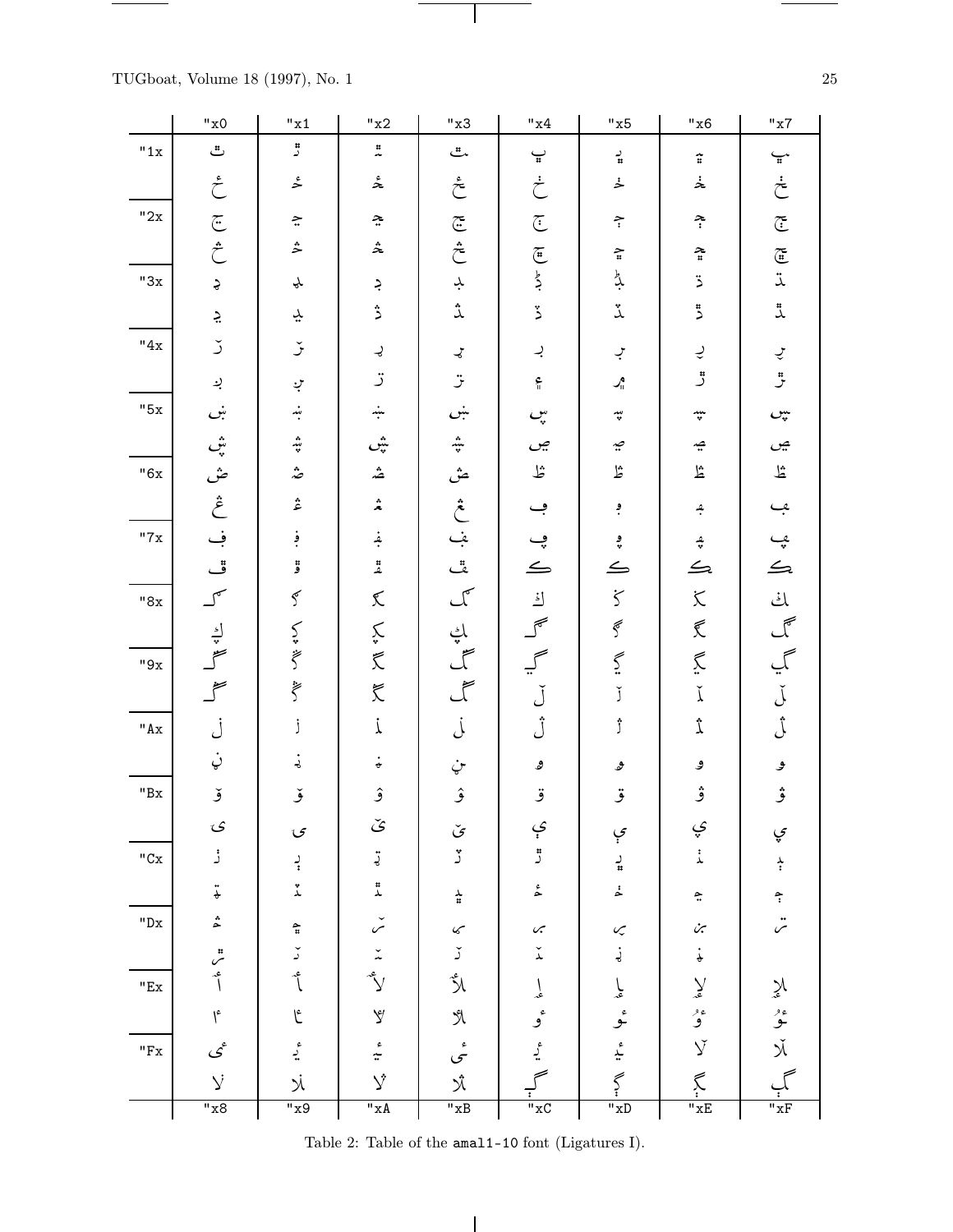TUGboat, Volume 18 (1997), No. 1

 $\frac{1}{\sqrt{2\pi}}\left( \frac{1}{\sqrt{2\pi}}\right) \left( \frac{1}{\sqrt{2\pi}}\right) \left( \frac{1}{\sqrt{2\pi}}\right) \left( \frac{1}{\sqrt{2\pi}}\right) \left( \frac{1}{\sqrt{2\pi}}\right) \left( \frac{1}{\sqrt{2\pi}}\right) \left( \frac{1}{\sqrt{2\pi}}\right) \left( \frac{1}{\sqrt{2\pi}}\right) \left( \frac{1}{\sqrt{2\pi}}\right) \left( \frac{1}{\sqrt{2\pi}}\right) \left( \frac{1}{\sqrt{2\pi}}\right) \left( \frac{1}{\sqrt$ 

|                     | "x0                            | "x1                                   | "x2                                                                                                     | "x3                                                 | "x4                                                | "x5                        | "x6                            | "x7                                   |
|---------------------|--------------------------------|---------------------------------------|---------------------------------------------------------------------------------------------------------|-----------------------------------------------------|----------------------------------------------------|----------------------------|--------------------------------|---------------------------------------|
| "1x                 | $\,\,\ll$                      | $\mathbb{R}$                          | $\breve{\mathbb{R}}$                                                                                    | $\check{\mathbb{E}}$                                | Ķ                                                  | $\tilde{\mathbb{R}}$       | J                              | Y<br>J.                               |
|                     |                                | ٨<br>$\mathbf{r}$                     | $\mathcal{O}$                                                                                           | $\mathcal{O}$                                       | $\bullet$<br>$\bar{\mathcal{O}}$                   | $\mathring{\cup}$          |                                |                                       |
| "2x                 |                                | A.                                    | کہ                                                                                                      | $\int$                                              | $\mathcal{C}$                                      | لي                         | $\mathcal{O}$                  | ݩ                                     |
|                     |                                |                                       |                                                                                                         |                                                     | $\sqrt{ }$                                         | عد                         |                                | $\mathcal{Y}$                         |
| "3x                 | ىي<br>كۆ                       | ىي<br>ك                               | $\chi$                                                                                                  | ŷ                                                   | ر<br>ر                                             |                            |                                |                                       |
|                     | $\lessdot$                     | $\lessdot$                            | $\hat{\nabla}$                                                                                          | $\kappa$                                            | Ķ                                                  | $\acute{\mathbb{A}}$       | $\mathbb{R}$                   | $\ddot{\widetilde{\nabla}}$           |
| "4x                 | $\tilde{\mathbb{E}}$           |                                       | $\hat{\vec{\nabla}}$                                                                                    | $\ltimes$                                           | $\overline{\mathbb{R}}$                            | $\tilde{\kappa}$           | $\kappa$                       | $\check{\mathbb{X}}$                  |
|                     | $\approx$                      | 医产区                                   | $\breve{\triangledown}$                                                                                 | $\tilde{\mathbb{X}}$                                | Ķ                                                  | $\tilde{\mathbb{R}}$       |                                |                                       |
| "5x                 | $\kappa$                       | $\mathbb{R}$                          | $\hat{\delta}$                                                                                          | $\kappa$                                            | نې<br>کا                                           | $\mathbb{R}$               | $\mathbb{R}$                   | $\tilde{\mathbb{R}}$                  |
|                     | $\tilde{\mathbb{E}}$           | گا<br>گا                              | $\hat{\mathcal{E}}$                                                                                     | $\kappa$                                            | $\mathbb{R}$                                       | $\approx$                  | $\kappa$                       | Ķ                                     |
| "6x                 | $\mathbb K$                    | $\mathbb{R}$                          | Ë                                                                                                       | Ķ                                                   | $\sum_{i=1}^{n}$                                   | $\tilde{\mathbb{R}}$       |                                | ٠                                     |
|                     | $\bullet$                      | $\bullet\bullet$                      | $\ddot{\phantom{0}}$                                                                                    | $\hat{\mathbf{a}}$                                  |                                                    |                            |                                |                                       |
| "7x                 | $\,$                           | $\blacktriangleright$                 | $\ddot{\bullet}$                                                                                        | $\ddot{\bullet}$                                    | $\ddot{\phantom{a}}$                               | $\circ$                    | $\circ$                        |                                       |
|                     | v.                             | $\sharp$                              | #                                                                                                       | ×                                                   | $\circ$                                            | $\mathbf{o}$               |                                |                                       |
| $"8x$               |                                | $\subset$                             |                                                                                                         |                                                     | ء                                                  | ¢.                         |                                | ٠                                     |
|                     | ۸                              | $\color{red} \star$                   | ×                                                                                                       |                                                     |                                                    | ءِ                         | $\ddagger$                     |                                       |
| $"9x$               | $\overline{\mathcal{L}}$       | $\ddot{z}$                            | $\hat{\mathcal{Z}}$                                                                                     | $\dot{\angle}$                                      | $\stackrel{\scriptstyle\prime}{\scriptstyle\cdot}$ | $\stackrel{\flat}{\angle}$ | $\vec{\mathcal{L}}$            | $\overline{\mathcal{L}}_i$            |
|                     | $\ddot{z}$                     | $\overline{\cdot}$                    | $\mathring{\mathcal{L}}$                                                                                | $\stackrel{\mathcal{L}}{=}$                         | $\check{\mathcal{Z}}$                              | $\angle$                   | $\boldsymbol{\hat{\varkappa}}$ | $\tilde{\mathcal{E}}$                 |
| "Ax"                |                                |                                       | $\mathfrak{e}% _{T}=\mathfrak{e}_{T}\!\left( a,b\right) ,\ \mathfrak{e}_{T}=C_{T}\!\left( a,b\right) ,$ | $\,$ $\,$                                           | ₩                                                  | $\ddot{\phantom{a}}$       | ٠                              |                                       |
|                     | $\sharp$                       | $\tilde{\phantom{a}}$                 | $\mathbf{z}$                                                                                            | ښم                                                  |                                                    | شهر<br>په                  | صے                             | ىخ                                    |
| $^{\sf H}{\rm Bx}$  | $\tilde{\xi}$                  | ىثە                                   | ع                                                                                                       | غ                                                   | $k$ , $k$                                          | $\mathbf{i}$               | $\ddot{\mathbf{z}}$            | $\mathring{\mathbb{L}}$               |
|                     | $\overline{\mathbf{r}}$        | $\frac{2}{x}$                         | ڋ                                                                                                       | $\frac{2}{x}$                                       | $\mathbf{L}$                                       | $\overline{\mathbf{z}}$    | قم                             | ڎؚ                                    |
| $^{\sf{H}}{\rm Cx}$ | $\hat{\mathbf{z}}$             | ڋ                                     | فج                                                                                                      |                                                     | $\frac{u}{2}$                                      | Τ                          | Ľ                              | į                                     |
|                     | $\hat{\underline{\textbf{1}}}$ | ے                                     | لح                                                                                                      | $\overline{\mathcal{L}}$ , $\overline{\mathcal{L}}$ | ڶٙ                                                 | ثہ<br>ہ                    | z                              | $\mathring{\mathcal{L}}$              |
| $"$ Dx $\:$         |                                |                                       | ۸                                                                                                       |                                                     |                                                    | þ                          | $\ddot{\phantom{a}}$           | $\ddot{\phantom{a}}$                  |
|                     | $\ddot{\bullet}$               | ٠                                     |                                                                                                         | $\sharp$                                            | ×                                                  | ٠<br>$\circ$               |                                | ءِ                                    |
| $^{\sf n}{\sf Ex}$  |                                |                                       |                                                                                                         |                                                     |                                                    | þ                          |                                | $\ddot{\phantom{a}}$                  |
|                     | $\ddot{\circ}$                 | ٠                                     |                                                                                                         | $\sharp$                                            | $\sharp\sharp$                                     |                            |                                | ¢                                     |
| $^{\sf H}{\rm Fx}$  |                                |                                       |                                                                                                         |                                                     |                                                    | ľ                          |                                | Î                                     |
|                     |                                |                                       |                                                                                                         |                                                     |                                                    |                            | $\widehat{\mathscr{F}}$        | Æ                                     |
|                     | "x8                            | $\overline{\mathbf{u}_{\mathbf{x}9}}$ | "xA                                                                                                     | "xB                                                 | "xC                                                | "xD                        | "xE                            | $\overline{\mathbf{u}}$ <sub>xF</sub> |

 $\sim$  100  $\mu$ 

 $\overline{\phantom{a}}$ 

Table 3: Table of the  $\texttt{ama12-10}$  font (Ligatures II).

 $\overline{\phantom{a}}$ 

 $\sqrt{26}$ 

 $\begin{tabular}{l} \multicolumn{2}{c} {\textbf{1}} & \multicolumn{2}{c} {\textbf{1}} & \multicolumn{2}{c} {\textbf{1}} \\ \multicolumn{2}{c} {\textbf{1}} & \multicolumn{2}{c} {\textbf{1}} & \multicolumn{2}{c} {\textbf{1}} \\ \multicolumn{2}{c} {\textbf{1}} & \multicolumn{2}{c} {\textbf{1}} & \multicolumn{2}{c} {\textbf{1}} \\ \multicolumn{2}{c} {\textbf{1}} & \multicolumn{2}{c} {\textbf{1}} & \multicolumn{2}{c} {\textbf{1}} \\ \multicolumn{2}{c} {\textbf{1}} & \multicolumn$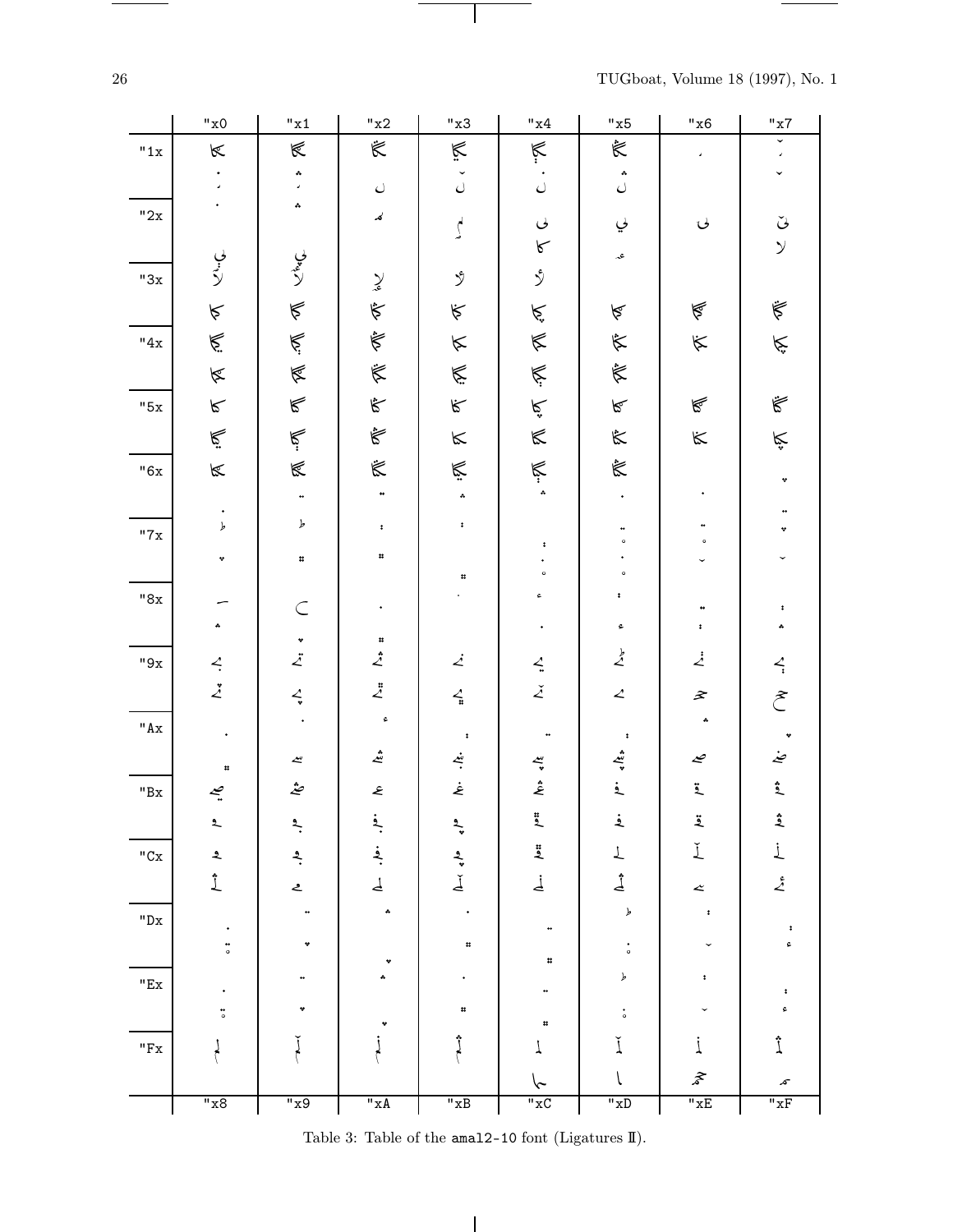$\begin{tabular}{l} \multicolumn{2}{c} {\textbf{1}} & \multicolumn{2}{c} {\textbf{1}} & \multicolumn{2}{c} {\textbf{1}} \\ \multicolumn{2}{c} {\textbf{1}} & \multicolumn{2}{c} {\textbf{1}} & \multicolumn{2}{c} {\textbf{1}} \\ \multicolumn{2}{c} {\textbf{1}} & \multicolumn{2}{c} {\textbf{1}} & \multicolumn{2}{c} {\textbf{1}} \\ \multicolumn{2}{c} {\textbf{1}} & \multicolumn{2}{c} {\textbf{1}} & \multicolumn{2}{c} {\textbf{1}} \\ \multicolumn{2}{c} {\textbf{1}} & \multicolumn$ 

|                    | "x0                                | "x1                                                     | "x2                              | "x3                          | "x4                                                 | "x5                                  | "x6                             | "x7                        |
|--------------------|------------------------------------|---------------------------------------------------------|----------------------------------|------------------------------|-----------------------------------------------------|--------------------------------------|---------------------------------|----------------------------|
| "1x                | $\hat{\boldsymbol{\xi}}$           | $\ddot{\tilde{z}}$                                      | $\hat{\mathbf{c}}$               | $\dot{\mathfrak{c}}$         | $\vec{z}$                                           | $\zeta$                              | ۼ                               |                            |
|                    | .<br>په                            | $\check{\mathfrak{c}}$                                  | $\frac{\mathcal{L}}{\mathbf{v}}$ | $\mathop{z}\limits^{\sharp}$ | $\frac{c}{4}$                                       | .<br>په                              | $\check{\mathfrak{c}}$          | $\mathbf{u}^*$ and         |
| "2x                | $\tilde{\mathcal{L}}$              | $\ddot{\hat{z}}$                                        | $\stackrel{*}{\sim}$             | $\dot{\sim}$                 | $\widetilde{\phantom{a}}$                           | $\stackrel{\rightarrow}{\leftarrow}$ | $\div$                          |                            |
|                    | $\ddot{\cdot}$                     | $\stackrel{*}{\sim}$                                    |                                  | $\lambda^*$                  | $\widetilde{\phantom{a}}$                           | $\dot{\cdot}$                        | $\check{\cdot}$                 | $\frac{1}{2}$              |
| "3x                |                                    |                                                         | ې ډې                             |                              |                                                     |                                      |                                 |                            |
|                    |                                    |                                                         |                                  |                              | $\tilde{\mathfrak{f}}$                              |                                      |                                 |                            |
| "4x                | r. ie y y y bl.                    | is it is the work                                       | ちえ えきくら                          | .<br>مراجع<br>مراجع          | بلاءلها                                             | ale is by itember                    | in the blume                    | بلايا والخلا               |
|                    |                                    |                                                         |                                  |                              |                                                     |                                      |                                 |                            |
| "5x                |                                    |                                                         |                                  |                              |                                                     |                                      |                                 |                            |
|                    |                                    |                                                         |                                  | ww.in                        | <b>Kingi</b>                                        |                                      |                                 | Wellen                     |
| "6x                | $\widetilde{\zeta}$                |                                                         |                                  |                              |                                                     |                                      |                                 |                            |
|                    |                                    |                                                         |                                  | $\mathring{\mathcal{Z}}$     | $\boldsymbol{\zeta}$<br>$\dot{\mathbf{z}}$          | $\hat{\mathbf{r}}$                   | $\leftarrow$ kg ", $\leftarrow$ |                            |
|                    | $\tilde{\mathcal{S}}$              | $\widetilde{\mathcal{L}}$                               | $\dot{\varkappa}$                |                              |                                                     | لعو: مار                             |                                 | $\hat{\mathcal{Z}}$        |
| "7x                | $\widetilde{\mathcal{L}}$          | h# th                                                   | $\tilde{\mathbf{f}}$             | $\widetilde{\mathfrak{f}}$   | $\dot{\tilde{r}}$                                   |                                      |                                 | $\widetilde{\mathfrak{f}}$ |
|                    | $\mathcal{L}$ $\mathcal{L}$        |                                                         | لمدقع منحمل                      | $\widetilde{G}$              | $\mathbf{r}^{\omega}$                               | شم                                   | ښمه                             | $\mathfrak{g}$             |
| "8x                |                                    | $\tilde{\mathbf{f}}$                                    |                                  | ښې<br>أ                      | $\tilde{\mathfrak{f}}^*$                            | ؿم                                   | عمر                             | غمر                        |
|                    | ڠ                                  | $\epsilon$                                              | غم                               | وطلم #هع                     | فحد                                                 | قمہ                                  | ۋ                               | و گ                        |
| "9x                | فجر                                | فجر                                                     | ۄۣ                               |                              | فع<br>أ                                             | ة                                    | و<br>م                          | م                          |
|                    | و<br>م                             | $\begin{array}{c} \mathbf{.} \\ \mathbf{.} \end{array}$ | $\mathfrak{e}$                   | ڐ                            | مم                                                  |                                      | هر                              |                            |
| "Ax"               | $\check{\cdot}$                    | $\ddot{\varsigma}$                                      | ڋ                                | نها                          | چا                                                  | ط<br>م                               | $\zeta$                         | $\zeta$                    |
|                    | تيها                               | ؆                                                       | $\hat{\mathcal{L}}$              | الم                          | ڪم                                                  | ىنې                                  | $\breve{\widetilde{r}}$         | ػ۪                         |
| $^{\sf H}{\rm Bx}$ | て                                  | ÷.                                                      |                                  | ŕ                            | Т.                                                  | $\stackrel{\flat}{\tau}$             | $\vec{\tau}$                    | $\tau_i$                   |
|                    | $\bullet\bullet$<br>$\sqrt{\circ}$ | $\tilde{\tau}$                                          | T.                               | $\mathfrak n$<br>$\tau$      | $\tau_{\scriptscriptstyle \!\!\rm I\hspace{-1pt}I}$ | r                                    | $\Upsilon$                      | $\mathring{\mathcal{T}}$   |
| $"Cx$              | $\hat{\tau}$                       | $\ddot{\tau}$                                           | ۸<br>$\hat{\tau}$                | $\dot{\tau}$                 | $\curvearrowleft$                                   | ょう                                   | $\vec{\tau}$                    | $\tau$                     |
|                    | $\ddot{\tau}$                      | $\dot{\tau}$                                            | $\widehat{\mathcal{C}}$          | $\stackrel{ii}{\sim}$        | $\sqrt[n]{u}$                                       |                                      | $\check{\tau}$                  | $\mathring{\tau}$          |
| $"$ Dx $\:$        |                                    |                                                         | لم                               | $\check{\mathbf{r}}$         | ڶٚ                                                  | نې<br>ئ                              |                                 |                            |
|                    |                                    |                                                         |                                  |                              |                                                     |                                      |                                 |                            |
|                    | $\overline{\phantom{1}''x8}$       | "x9                                                     | $^{\sf II}$ x A                  | "xB                          | $"xC$                                               | $\overline{\text{w}}$                | $^{\sf{H}}\mathbf{x}\mathbf{E}$ | $\overline{\mathbf{w}}$ xF |

 $\overline{\mathbf{1}}$ 

Table 4: Table of the  $\tt{amal3-10}$  font (Ligatures  $\rm I\!I\!I).$ 

 $\overline{\phantom{a}}$ 

 $\overline{\phantom{a}}$ 

 $\overline{\phantom{a}}$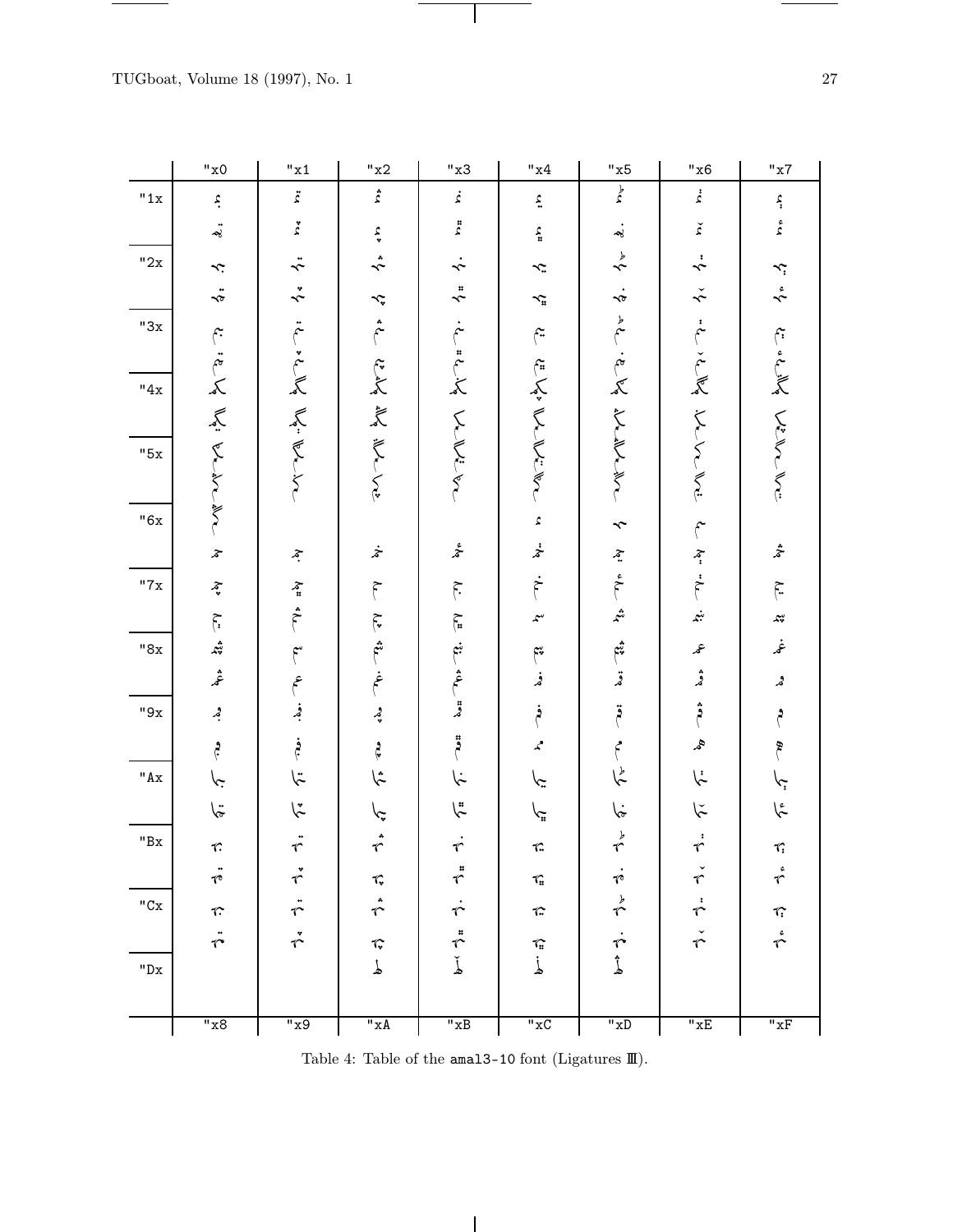$\frac{1}{\sqrt{2\pi}}\left( \frac{1}{\sqrt{2\pi}}\right) ^{2}+\frac{1}{\sqrt{2\pi}}\left( \frac{1}{\sqrt{2\pi}}\right) ^{2}+\frac{1}{\sqrt{2\pi}}\left( \frac{1}{\sqrt{2\pi}}\right) ^{2}+\frac{1}{\sqrt{2\pi}}\left( \frac{1}{\sqrt{2\pi}}\right) ^{2}+\frac{1}{\sqrt{2\pi}}\left( \frac{1}{\sqrt{2\pi}}\right) ^{2}+\frac{1}{\sqrt{2\pi}}\left( \frac{1}{\sqrt{2\pi}}\right) ^{2}+\frac{1}{\sqrt{2\pi}}\left( \$ 

|       | "x0                         | "x1                        | "x2"                  | "x3       | "x4"             | "x5                      | "x6                         | "x7                                     |
|-------|-----------------------------|----------------------------|-----------------------|-----------|------------------|--------------------------|-----------------------------|-----------------------------------------|
| "1x   | $\bullet$                   | $\blacktriangleright$      | ÷.                    | $\bullet$ |                  |                          |                             | $\bullet\bullet$                        |
|       | ٠                           | $\mathfrak m$              |                       |           | لى               | ڵ                        | ىي                          | ثى                                      |
| "2x   | $\mathcal{C}^{\mathcal{L}}$ | تن                         | ڽ                     | نن        | ين               | ىل<br>مىل                | نهن                         | $\mathcal{C}_{\mathbf{r}}^{\mathbf{t}}$ |
|       | ېنې<br>س                    | $\mathcal{C}_{\mathbf{v}}$ | #<br>س                | ېي        | جر               | ءِ<br>س                  | $\mathcal{C}^{\mathcal{C}}$ |                                         |
| "3x   |                             | $\,$                       | $\bullet$             | ă.        |                  |                          |                             |                                         |
|       | بې                          | تى                         | ئى                    | نى        | يي               | ط<br>گ                   | ݩݵ                          | ېب                                      |
| "4x   | ݩ                           | ۑ                          | ٿي                    | ڸۣ        | <u>تى</u>        | ئی                       | $\mathcal{O}$               |                                         |
|       | ېبى                         | تنى                        | ئى                    | نى        | يى               | ط<br>می                  | نى                          | ېب                                      |
| "5x   | تى                          | ۑ                          | #ي                    | ېپ        | ىنى              | ىئى                      | ى                           |                                         |
|       | $\mathcal{S}^*$             | شى                         | ښې                    | ڛؠ        | ڜى               | سى                       | ىشى                         | ىنېي                                    |
| "6x   | ىبپى                        | ىثپى                       | صى                    | ضى        | چى               | ىنتى                     | صى                          | ضى                                      |
|       | چى                          | مثى                        | ڧ                     | تى        | ڨ                | ى                        | ڣ                           | في                                      |
| "7x   | ڥ                           | ڦي                         | نې                    | قى<br>گى  |                  | $\mathfrak{S}$           |                             | في<br>كې                                |
|       | چې<br>پېچ                   | #ميما گارگ<br>گ            | $\mathcal{S}_{0}$     |           | ۋى كېمىقى كېلىقى | $\overline{\mathcal{S}}$ | مې<br>کمپ                   |                                         |
| "8x   |                             |                            | $\tilde{\mathcal{S}}$ | گې<br>لې  |                  | کمی                      | گی                          | گی<br>                                  |
|       | ݣﻰ                          | کمپ                        | گی                    | گمی       | گُی              | گجي<br>حکي               | گې<br>با                    | ڴؠ                                      |
| $"9x$ |                             |                            | $\ddot{\phantom{a}}$  |           | $\mathfrak{c}$   |                          |                             |                                         |
|       |                             |                            |                       |           | ء                |                          |                             |                                         |
|       | "x8"                        | "x9                        | $\ddot{A}x''$         | "xB       | "xC              | $\overline{\text{w}}$    | "xE                         | $\overline{\text{K}F}$                  |

 $\sim$  100  $\mu$ 

 $\overline{\phantom{a}}$ 

|  |  | Table 5: Table of the $amal4-10$ font (Ligatures IV). |  |
|--|--|-------------------------------------------------------|--|
|  |  |                                                       |  |

 $\overline{\phantom{a}}$ 

 $\begin{tabular}{l} \multicolumn{2}{c} {\textbf{1}} & \multicolumn{2}{c} {\textbf{1}} & \multicolumn{2}{c} {\textbf{1}} \\ \multicolumn{2}{c} {\textbf{1}} & \multicolumn{2}{c} {\textbf{1}} & \multicolumn{2}{c} {\textbf{1}} \\ \multicolumn{2}{c} {\textbf{1}} & \multicolumn{2}{c} {\textbf{1}} & \multicolumn{2}{c} {\textbf{1}} \\ \multicolumn{2}{c} {\textbf{1}} & \multicolumn{2}{c} {\textbf{1}} & \multicolumn{2}{c} {\textbf{1}} \\ \multicolumn{2}{c} {\textbf{1}} & \multicolumn$